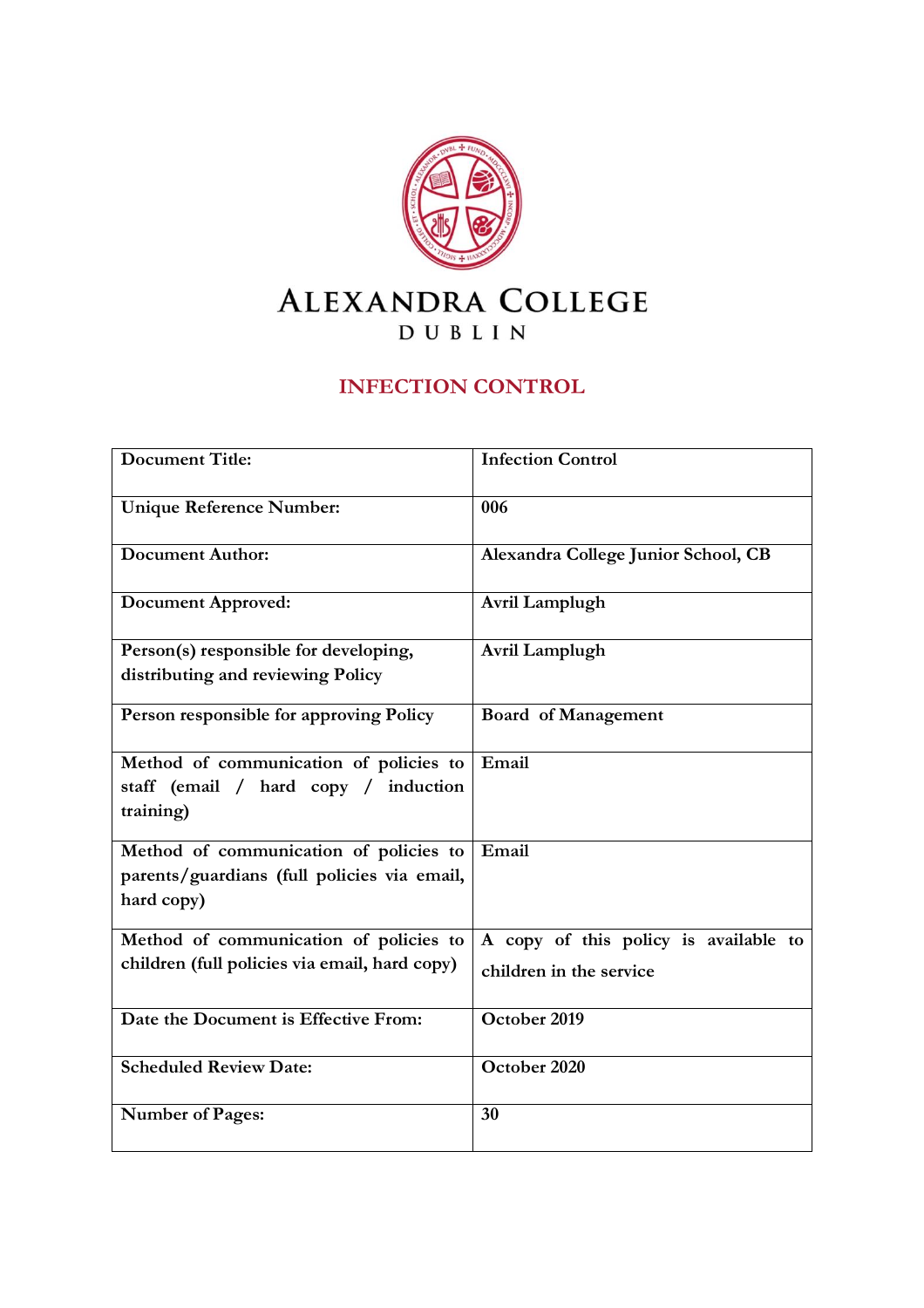**This policy is developed in accordance with the Child Care Act 1991 [Early Years Services] [Registration of School Age Services] Regulations 2018.**

**This policy is available and communicated to parents, staff and relevant stakeholders.**

**It is also available in child friendly format to school age children in the Service**

**Relevant staff know the requirements and have a clear understanding of their roles and responsibilities in relation to this policy. Relevant staff have received training on this policy.** 

## **Statement of Intent:**

It is our aim to minimise the spread of infection for staff and children through the implementation of controls which reduce the transmission and spread of germs. We aim to promote and maintain the health of children and staff through the control of infectious illnesses.

*(with references from: Health Protection Surveillance Centre, Preschool and Child Care Facility Subcommittee, Management of Infectious Disease in Child Care Facilities and Other Child Care Settings)*

# **Policy and Procedure:**

It is the policy of the Service to:

- Protect school age children attending the service from the transmission of any kind of infection;
- Protect persons working in the Service from the transmission of any kind of infection.
- To build infection control into the Service's programme of activities.
- To use signage such as hand washing signs and nose blowing signs which are beneficial to adults and child friendly.

In the event of an outbreak of any infectious disease, all parents will be verbally informed. A dated notice informing all parents of any infectious disease outbreak, will be displayed on the notice board / on the front door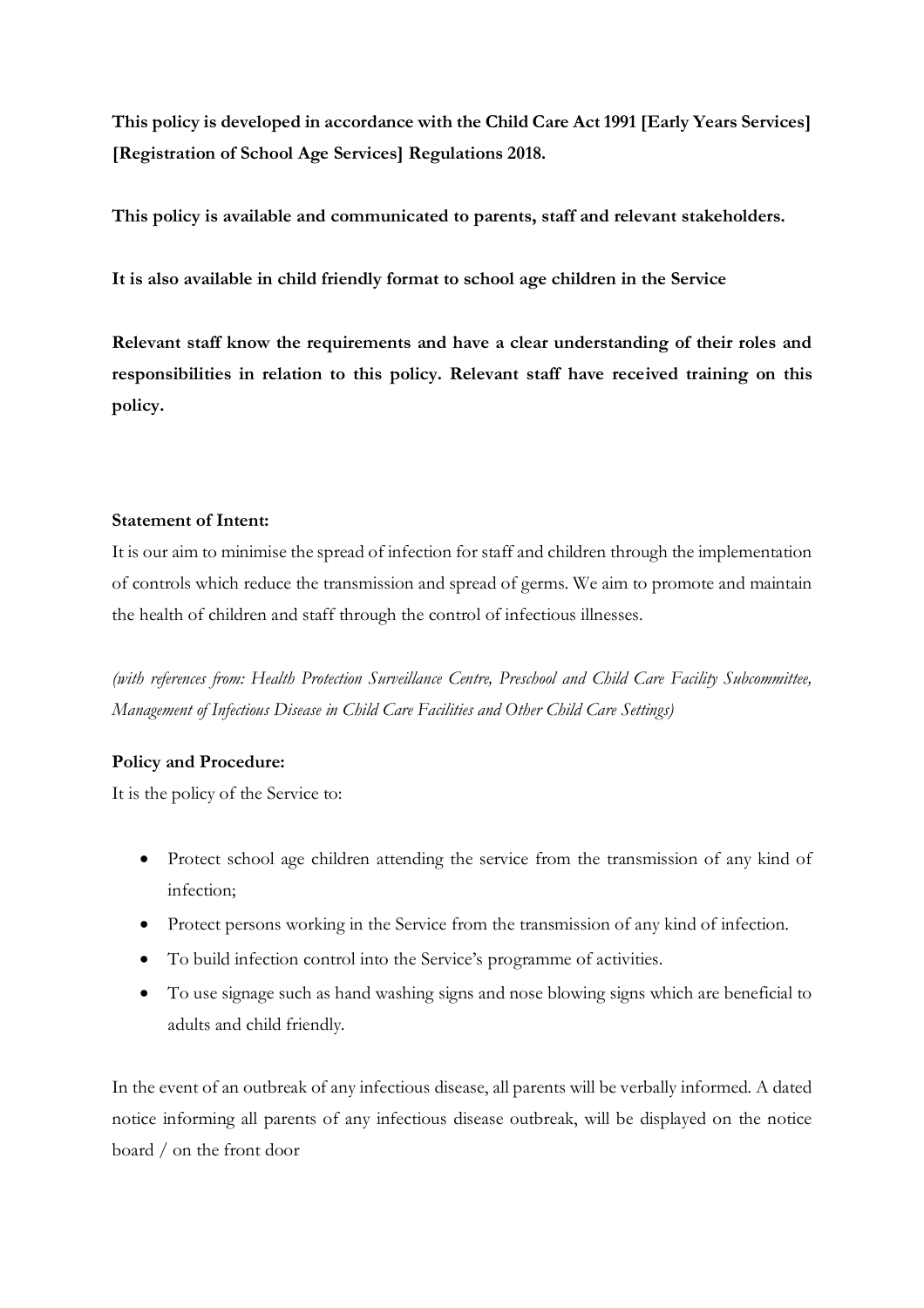## **Reporting/Recording of illness:**

A contingency plan is in place should an outbreak of an infectious disease occur. All staff roles and responsibilities regarding reporting procedures are clearly defined. Staff will report any infectious illness to the Manager.

The Manager will report an outbreak of any infectious disease to the HSE Environmental Health Officer and the Public Health Department.

## **Exclusion:**

Exclusion guidelines as recommended apply in the case of all suspected infectious conditions. These guidelines are contained in our policies and procedures and displayed in the service.

- Parents/guardians will be informed should staff, children or visitors to the service report the presence of any contagious condition to the Manager. Unwell children and staff will be excluded from the service until the appropriate exclusion period for that illness is finished.
- Arrangements are in place to provide relief cover while staff are on sick leave.

*Any child or adult with symptoms of an infectious illness will be asked not to attend the service until they are no longer infectious. The management of the service will ensure all areas of the premises are thoroughly disinfected, including play areas, toilets, toys and all equipment.* 

Infectious illness can cause significant ill health among young children and can be transmitted by direct or indirect contact including:

- Contact with infected people or animals.
- By infecting oneself with the body's own germs.
- By hand to mouth transmission.
- By the air / by insects, pests, animals.
- Indirect transmission e.g. toys, door handles, toilets, floors, table tops etc.
- By direct person to person.

## **Reporting/Recording of Illness:**

• Staff and parents/guardians must report any infectious illness, or similar, to the Manager.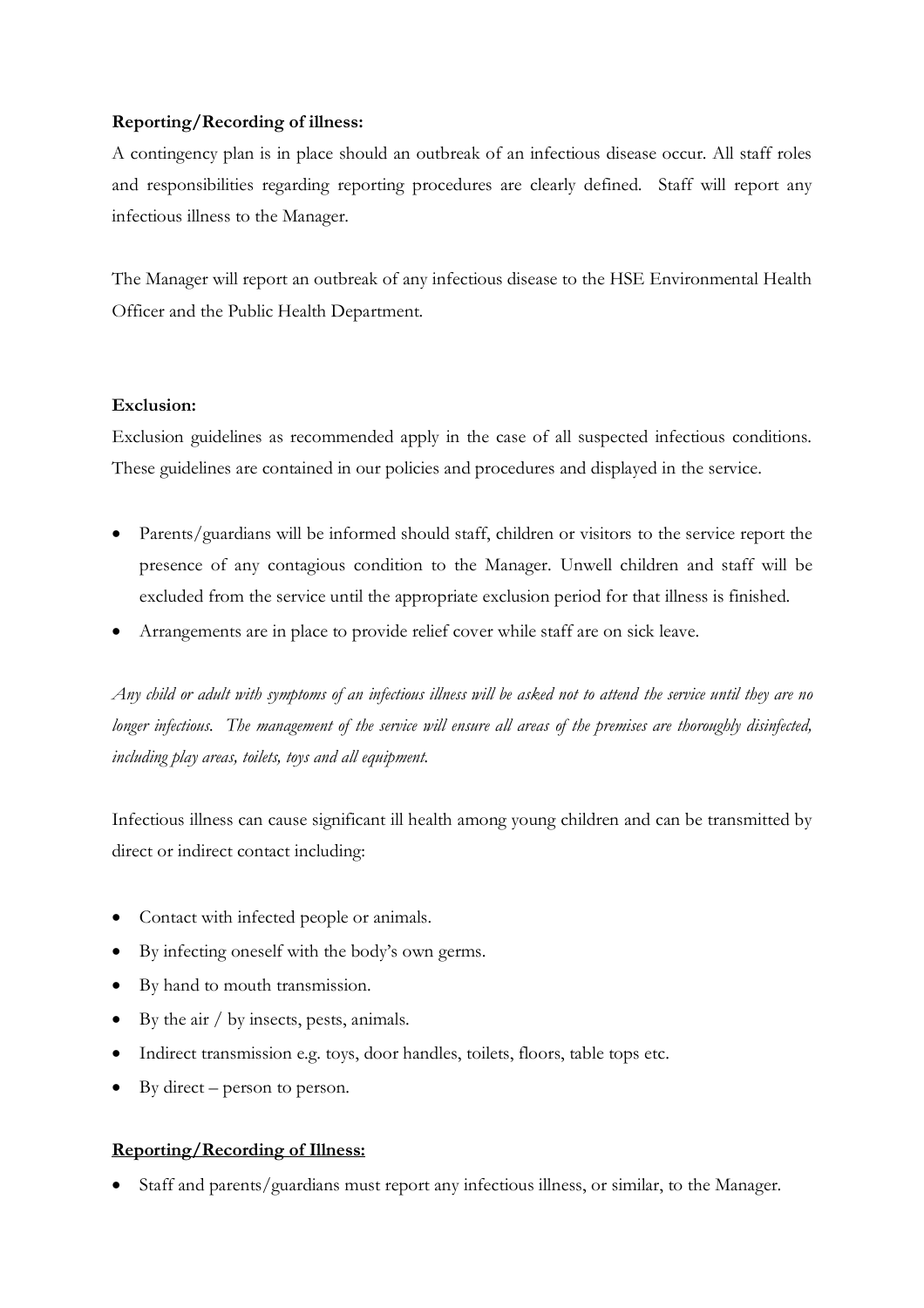- Manager (or nominated person) will record the outbreak on an Incident Form and report an outbreak to TUSLA/ Environmental Health Officer and the Public Health Department.
- Manager will record all details of illness reported to them by staff or reported by parents/guardians of a child attending the service. These details will include the name, symptoms, dates and duration of illness.

## **Exclusion from the Service:**

- We advise parents that sick children or adults should not attend
- Children and staff will be excluded from the service based on the time frames outlined in the exclusion table [APPENDIX E]
- A doctor's certificate may be required for certain conditions to ensure they are no longer contagious before children or staff return to the service.
- In the event of an outbreak of any infectious disease, all parents/guardians will be verbally informed. A dated notice informing all parents/guardians of any infectious disease outbreak will be displayed on the notice board.

To ensure the safety and health of all our children and staff those who have any of the following conditions will be excluded from the service:

- Acute symptoms of food poisoning/gastro-enteritis.
- An oral temperature over 38 degrees which cannot be reduced.
- A deep, hacking cough.
- Severe congestion.
- Difficulty breathing or untreated wheezing.
- An unexplained rash (see exclusion list also).
- Vomiting (48 hours from last episode).
- Diarrhoea (48 hours from last episode).
- Lice or nits [see Head Lice Policy in Infection Control Policy]
- An infectious /contagious condition.
- A child that complains of a stiff neck and headache with one or more of the above symptoms.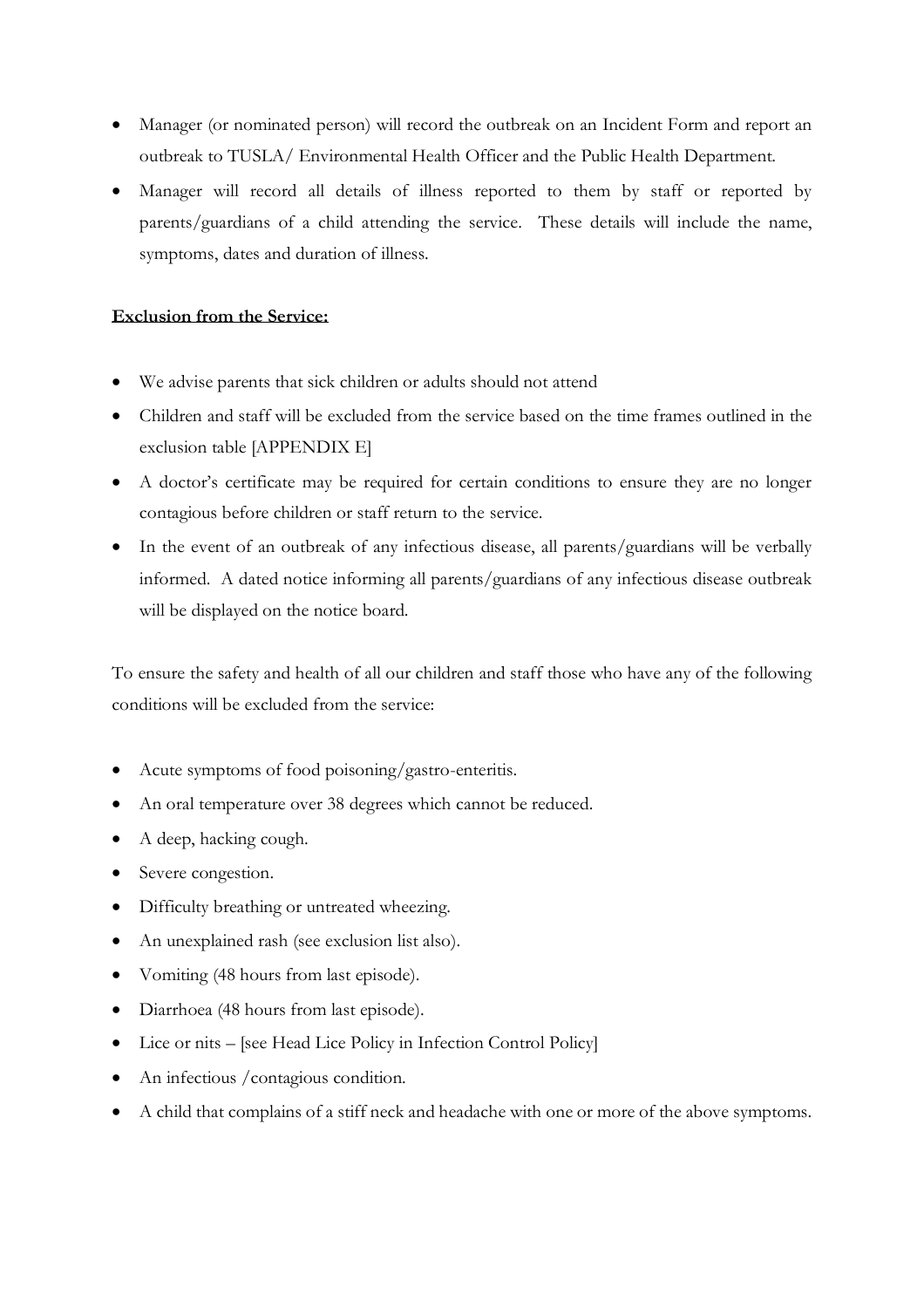## **Immunisations:**

- Staff in the service will be immunised against infectious diseases.
- Where Staff working in the Service are not immunised the Service requires such staff members to complete a disclaimer in the form set out in Appendix G
- All children must provide up to date record of immunisations (Appendix F: Immunisations). This should contain dates of immunisations. Where dates are not available all attempts to get these should be recorded.
- Where children attending the Service are not immunised the Service requires the parents/guardians to complete a disclaimer in the form set out in Appendix H

## **Hand Hygiene:**

Hand Washing is the single most effective way of preventing the spread of infection; its purpose is to remove or destroy germs that are picked up on the hands.

#### **Staff must wash their hands:**

#### **Before:**

- The start of the work shift.
- Eating, smoking, handling/preparing food or assisting/feeding a child.
- Preparing snacks and drinks
- Personal care.

## **After:**

- Using the toilet or helping a child to use the toilet.
- Playing with or handling items in the playground  $-$  e.g. toys, sand, water.
- Handling secretions e.g. from a child's nose or mouth, from sores or cuts.
- Cleaning up vomit or faeces.
- Handling or dealing with waste.
- Removing disposable gloves and/or aprons.
- Handling pets/pet litter, animals/cages/animal soil, etc.
- Cleaning the service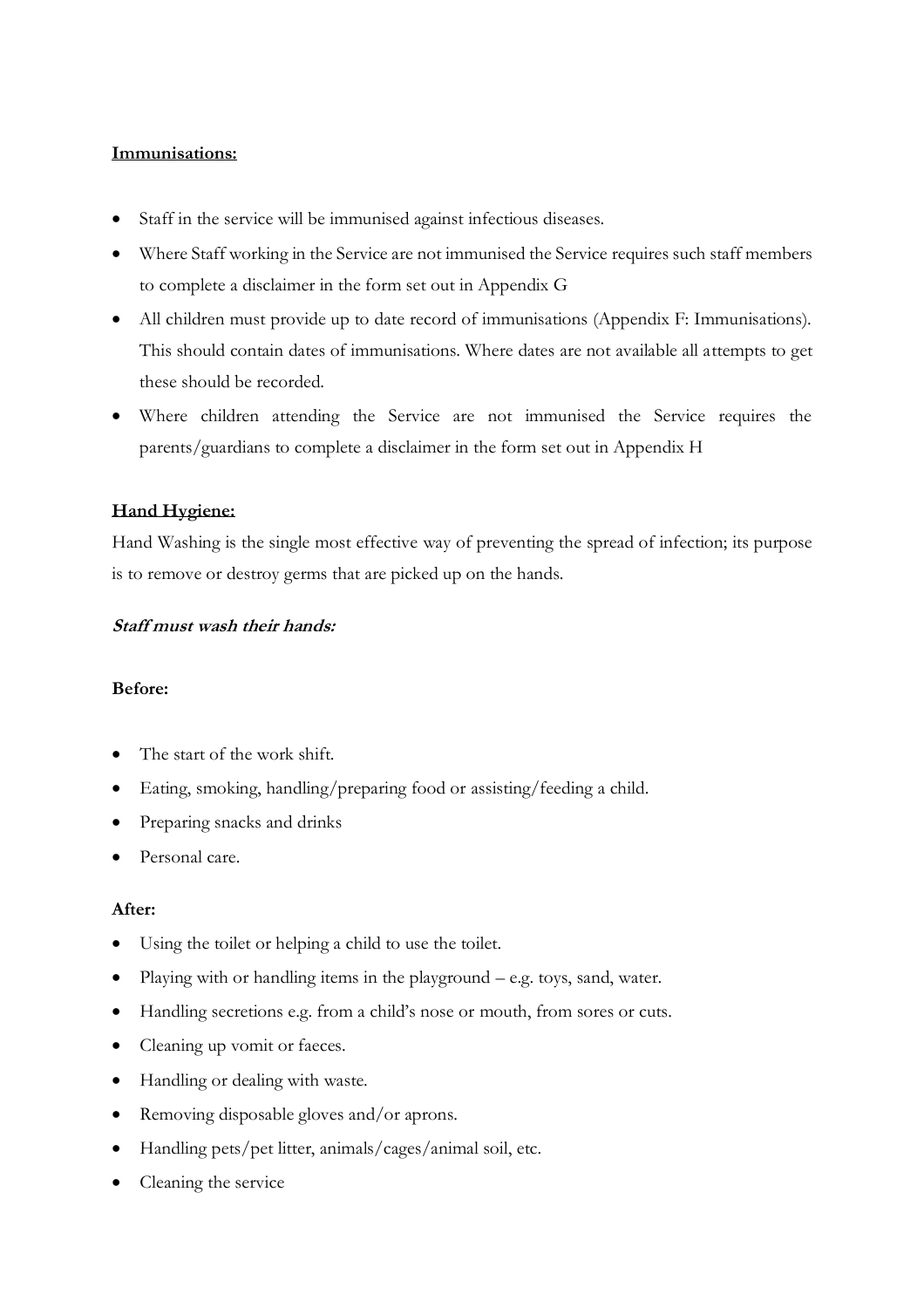- Washing/Handling of soiled clothes
- Coughing and sneezing
- When hands are dirty

## **Children should hand wash and be supervised doing so:**

## **Before:**

• Eating

## **After:**

- Using the toilet
- Playing with or handling items in the playground
- Handling secretions
- Handling or dealing with waste.
- Coughing and sneezing
- When hands are dirty

## **Hand washing should be performed as follows:**

- Wet hands under warm running water to wrist level.
- Apply liquid soap. Lather it evenly covering all areas of the hands for at least 10 seconds. Include the thumbs, fingertips, palms and in between the fingers, rubbing backwards and forwards at every stroke (see hand washing technique).
- Rinse hands off thoroughly under warm running water.
- Dry with paper towel using a patting motion to reduce friction, taking special care between the fingers.
- Use disposable paper towel that has been used to dry the hands to turn off taps.
- Dispose of the disposable paper towel in a waste bin using the foot pedal to avoid contaminating hands that have just been washed.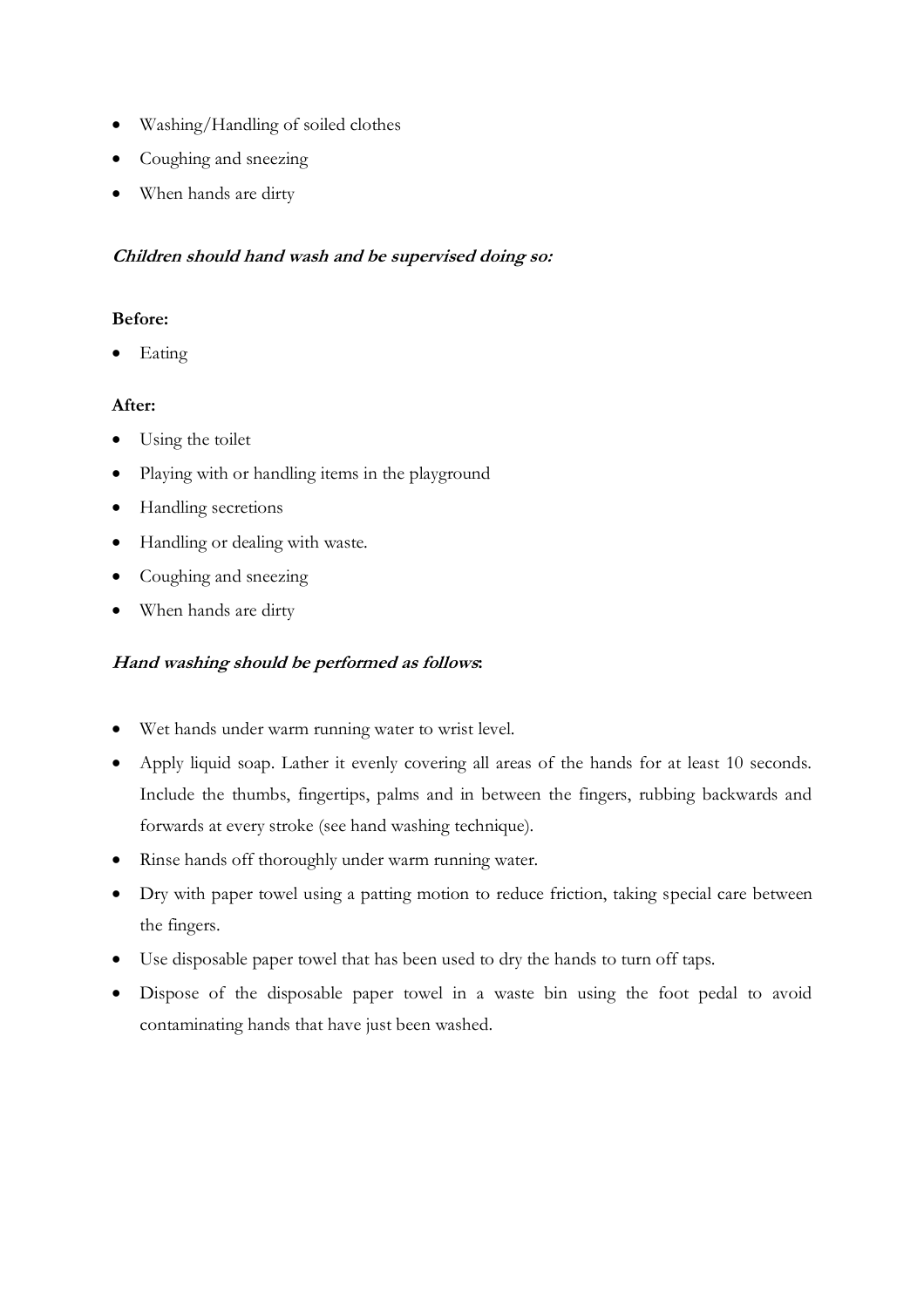

**Facilities for Hand Washing:**

# **We provide the following:**

- Wash hand basins with hot and cold running water. The hot water is controlled at a maximum of 43 degrees C.
- Hand towels and liquid soap.

# **Alcohol-based Hand Rub/Gels:**

When soap and running water are not readily available, for example on a field trip or excursion, an alcohol-based hand rub/gel may be used (the alcohol content should be at least 60%). The alcohol-based hand rub must be applied vigorously over all hand surfaces. Alcohol based hand rubs are only effective if hands are not visibly dirty, if hands are visibly dirty then liquid soap and water should be used. It is safe to let children use alcohol-based hand rubs/gels, but it is important to let children know that it should not be swallowed. Supervision is vital. It is also important to store it safely so children cannot get access to it without an adult. The alcohol content of the product generally evaporates in 15 seconds so after the alcohol evaporates it is safe for children to touch their mouth or eyes. Water is not required when using an alcohol rub/gel. **Alcohol based hand rubs/gels are not a substitute for hand washing with soap and running water.**

**Respiratory Hygiene and Cough Etiquette:**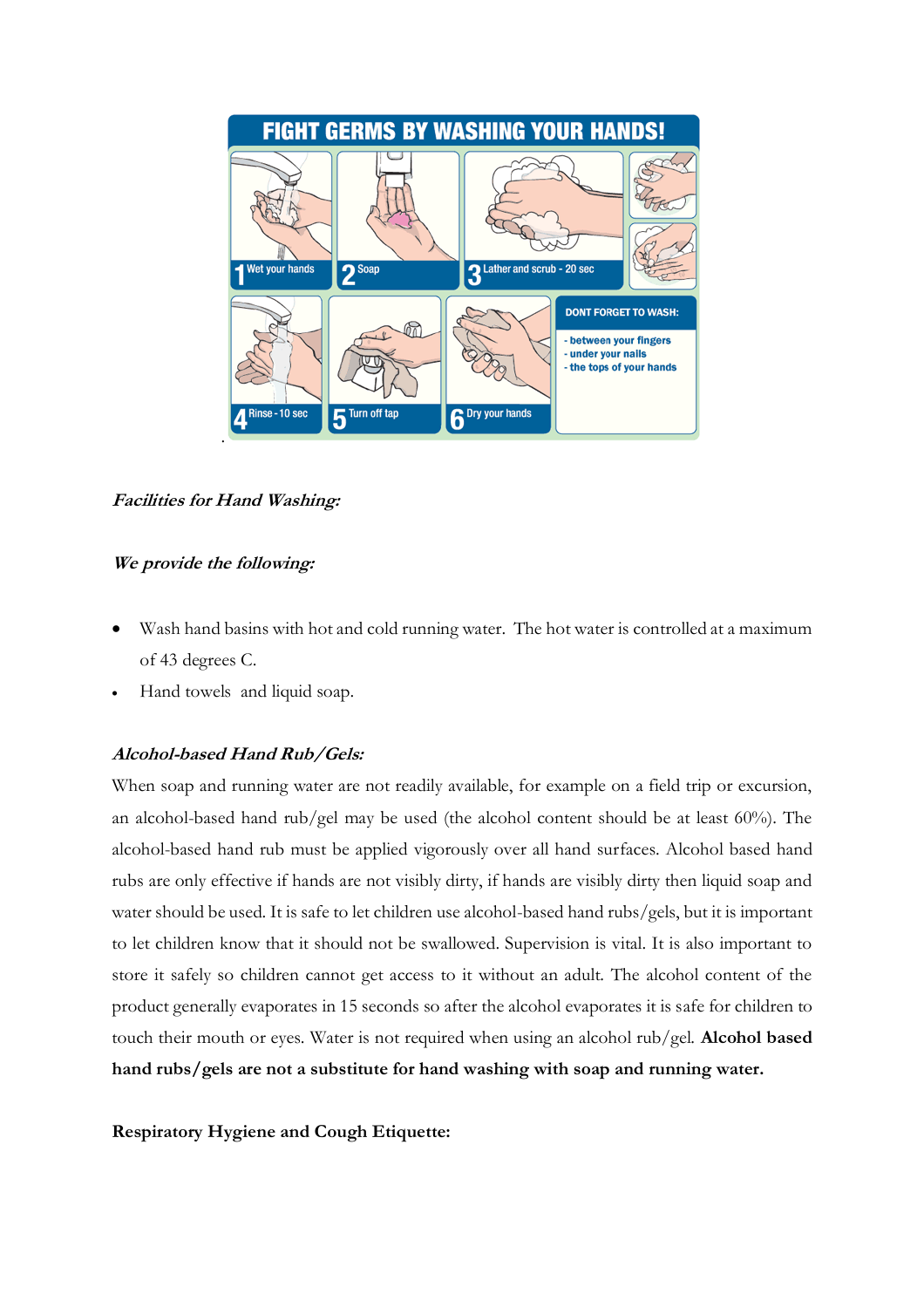Everyone should cover their mouth and nose when coughing and sneezing to prevent germs spreading. In addition:

- A plentiful supply of disposable paper tissues should be readily available for nose wiping.
- Foot operated pedal bins that are lined with a plastic bag should be provided for disposal of used/soiled tissues.
- Cloth handkerchiefs should not be used.
- A different tissue should be used on each child, and staff must wash their hands after nose wiping.
- Children and staff should be taught to cover their mouth when they cough or sneeze and to wash their hand afterwards.
- Everyone (staff and children) should put their used tissues in a bin and wash their hands after contact with respiratory secretions.
- Outdoor activities should be encouraged when weather permits.

# **Nose Blowing Procedure:**

Tissues are available always and children will be taught the following etiquette for nose blowing.

- 1. Get a tissue
- 2. Fold it in half
- 3. Blow nose gently
- 4. Wipe nose clean
- 5. Throw tissue away in bin
- 6. Wash hands
- 7. Staff supporting children to clean their nose must wash their hands before and after helping them.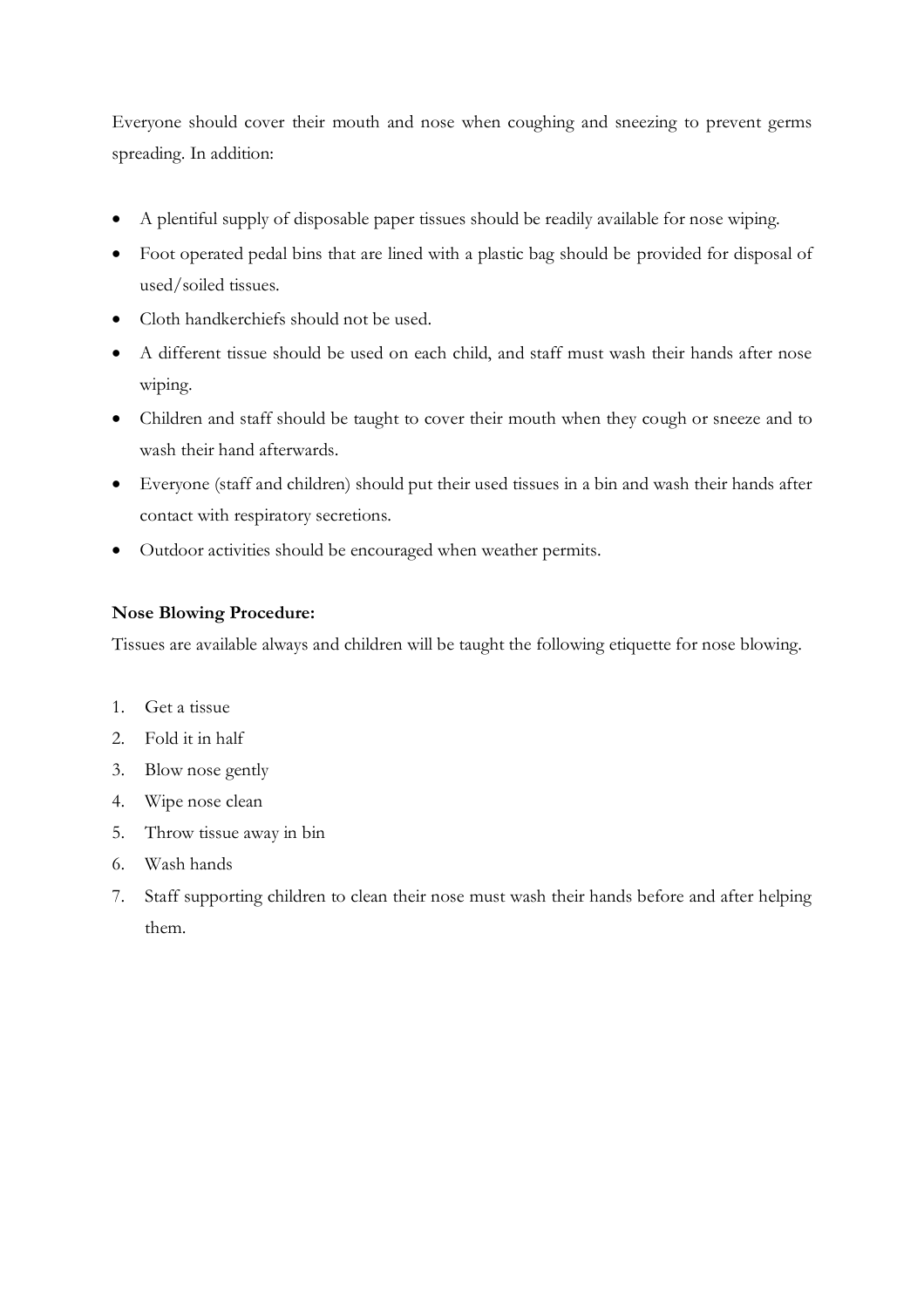

# **Cleanliness and Hygiene:**

- Toys and other play materials are not allowed into the toilet area.
- Individual combs, hairbrushes, toothbrushes are clearly labelled with the child's name and not shared.
- The premises will be maintained in a clean, hygienic state throughout the day and a cleaning record is kept.
- Staff are responsible for the materials and equipment used and ensures they are clean, hygienic and safe at all times.
- Children will be encouraged to care for their environment.
- Cleaning routines and procedures are in place and are closely monitored and recorded.
- Disposable cloths will be used for all cleaning purposes and discarded regularly.

# **Toilets: [see Toileting Policy]**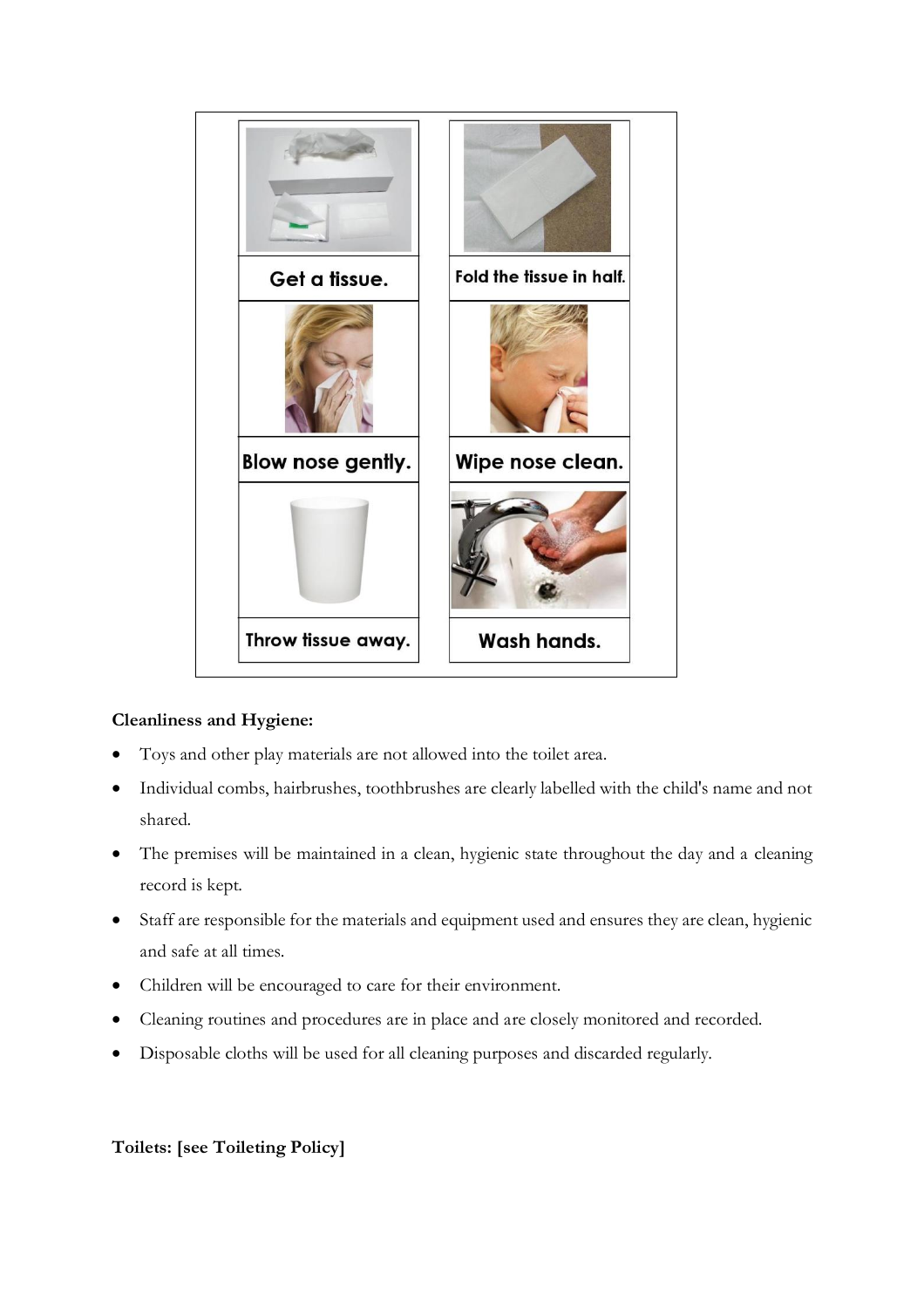- Toilet areas are cleaned frequently during the day in accordance with the cleaning schedule and immediately if soiled. Attention paid to toilet seats, toilet handles, door handles and wash hand basins, especially taps.
- Separate cloths are used for cleaning the toilet and wash hand basin to reduce the risk of spreading germs from the toilet to the wash hand basin.

## **Spillages of Body Fluids: (e.g. urine, faeces or vomit)**

- Put on disposable gloves.
- Use absorbent disposable paper towels or kitchen towel roll to soak up the spillage.
- Clean the area using warm water and a general-purpose neutral detergent, use a disposable cloth.
- Apply a disinfectant to the affected surface.
- Dry the surface thoroughly using disposable paper towels.
- Dispose of soiled/sodden paper towels, gloves, apron and cloths in a manner that prevents any other person coming in contact with these items e.g. bag separately prior to disposal into a general domestic waste bag.
- Wash and dry hands thoroughly.
- Change clothing that is soiled immediately.

## **Blood Spillages:**

- Put on disposable gloves.
- Use absorbent disposable paper towels or kitchen towel roll to soak up the spillage.
- Apply a disinfectant to the affected surface. It should be left in contact with the surface for at least two minutes (check the manufacturer's instructions).
- Wash the area thoroughly with warm water and a general-purpose neutral detergent and dry using disposable paper towels.
- Dispose of soiled/sodden paper towels, gloves, apron and cloth in a manner that prevents any other person coming in contact with these items e.g. bag separately prior to disposal into a general domestic waste bag.
- Wash and dry hands thoroughly.
- Change clothing that is soiled immediately.

## **Dealing with Cuts and Nose Bleeds:**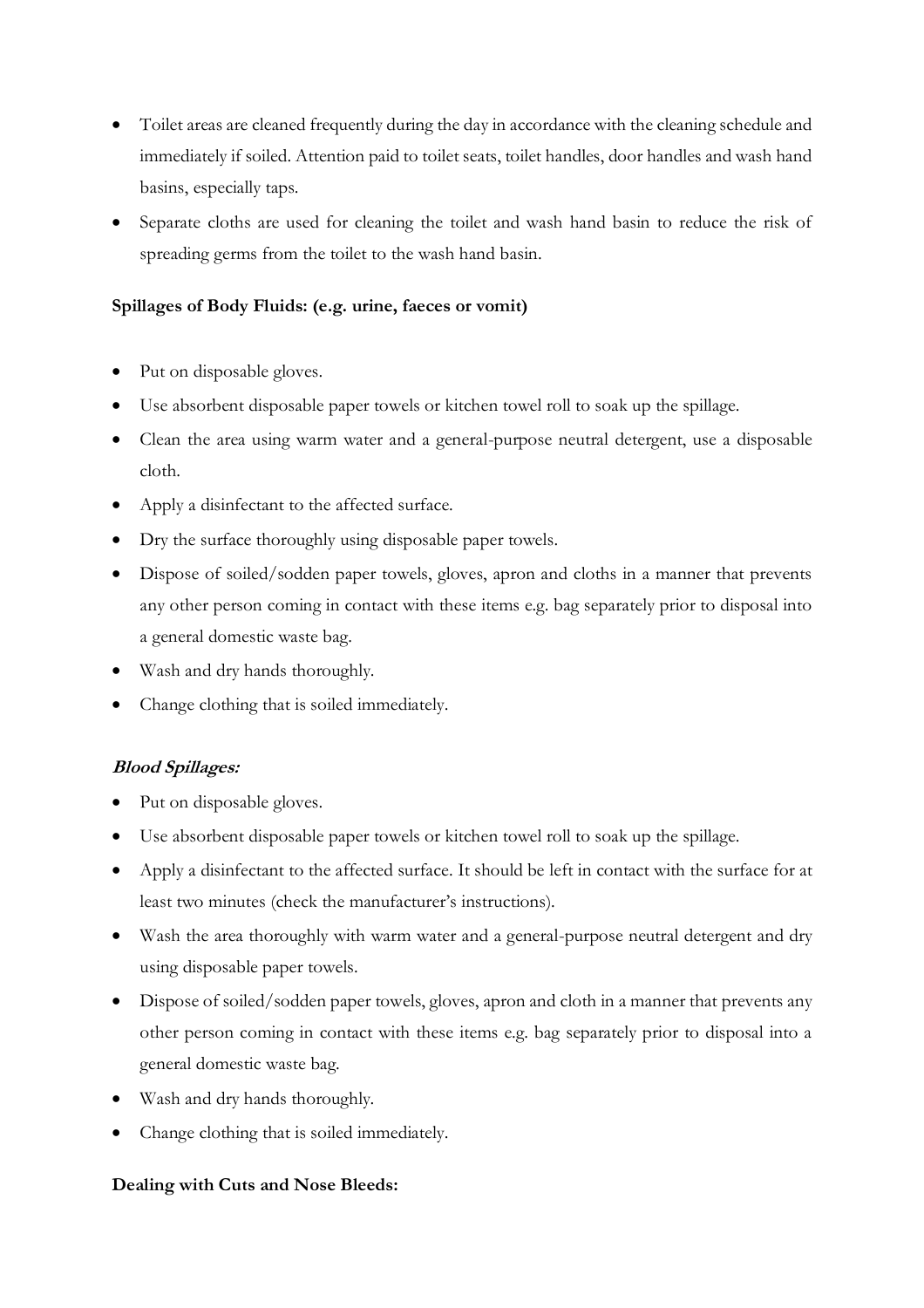When dealing with cuts and nose bleeds, staff should follow the service's first aid procedure. They should:

- Put on disposable gloves.
- Stop the bleeding by applying pressure to the wound with a dry clean absorbent dressing.
- Place a clean dressing on the wound and refer the child for medical treatment if needed, e.g. stitches required or bleeding that cannot be controlled.
- Once bleeding has stopped, dispose of the gloves and apron safely immediately in a manner that prevents another person coming in contact with the blood, i.e. bag separately prior to disposing into general domestic waste bag.
- Wash and dry hands.

Children who are known to be HIV positive or Hepatitis B positive should not be treated any differently from those who are not known to be positive. Intact skin provides a good barrier to infection, and staff should always wear waterproof dressings on any fresh cuts or abrasions on their hands. Staff should always wash their hands after dealing with other people's blood even if they have worn gloves or they cannot see any blood on their hands.

## **Gloves:**

Wear disposable gloves when dealing with blood, body fluids, broken/grazed skin and mucous membranes (e.g. eyes, nose, mouth). This includes activities such as:

- Cleaning up blood e.g. after a fall or a nosebleed.
- General cleaning.
- Handling waste.

Gloves should be single use and well fitting.

## **Change gloves:**

- After caring for each child.
- After doing different care activities on the same child.
- Wash hands after gloves are removed.

Remember gloves are not a substitute for hand washing.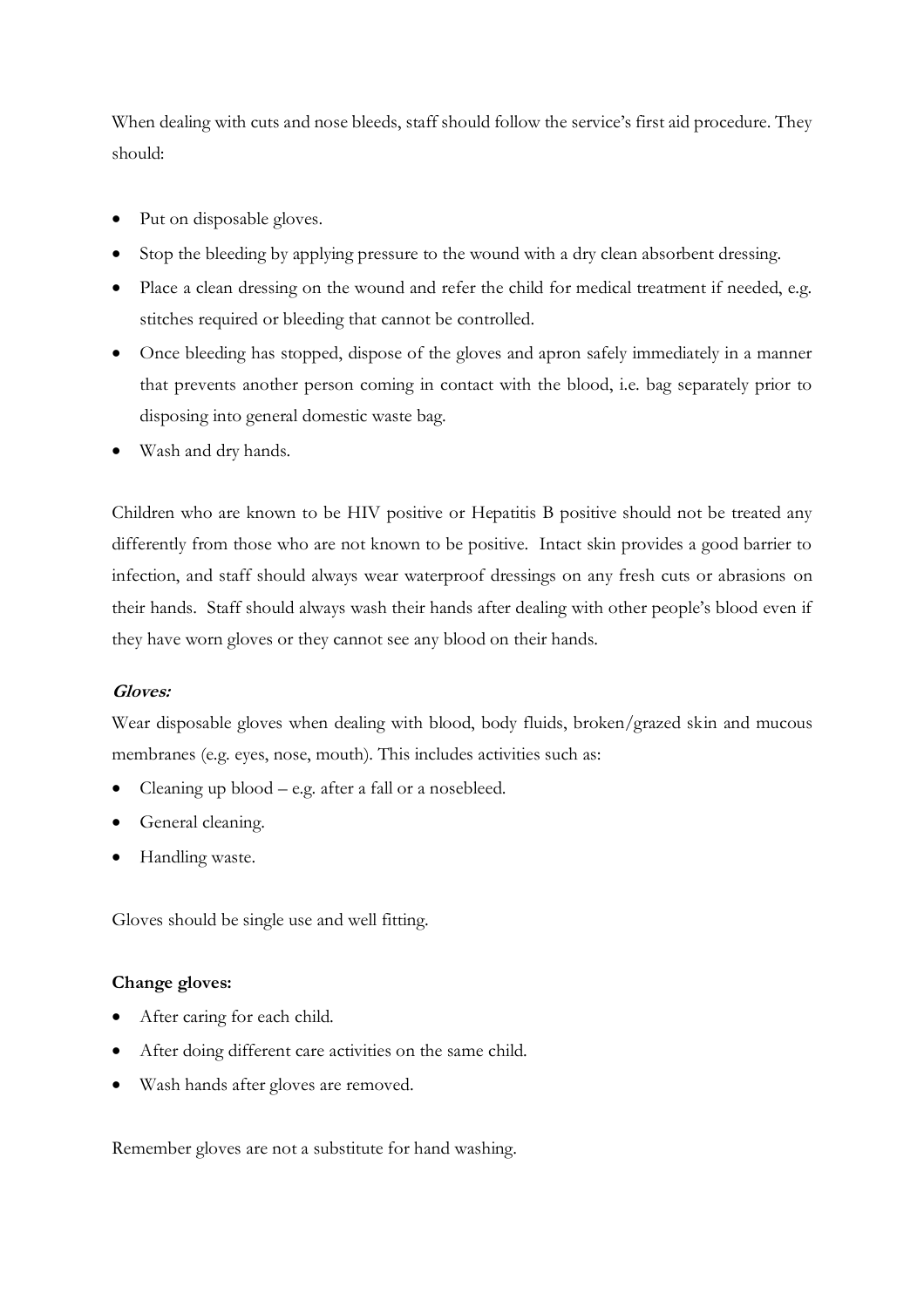# **Types of Gloves:**

- Disposable non-powdered latex or nitrile gloves are recommended. Synthetic vinyl gloves may also be used but users should be aware that gloves made of natural rubber latex or nitrile have better barrier properties and are more suitable for dealing with spillages of blood or body fluids.
- Gloves should conform with the European Community Standard (CE marked).
- Polythene gloves are not recommended as these gloves tear easily and do not have good barrier properties.
- Latex free gloves should be provided for staff or children who have latex allergy.

# **How to Remove Gloves:**

- Peel the first glove back from the wrist.
- Turn the glove inside out as it is being removed. Remove the glove completely and hold in the opposite hand.
- Remove the second glove by placing a finger inside the glove and peeling it back. Pull the glove off over the first glove.
- The outside surface of the glove should not be touched.
- Hand washing should be performed following glove removal.



**Source: US Centers for Disease Control and Prevention**

## **Aprons:**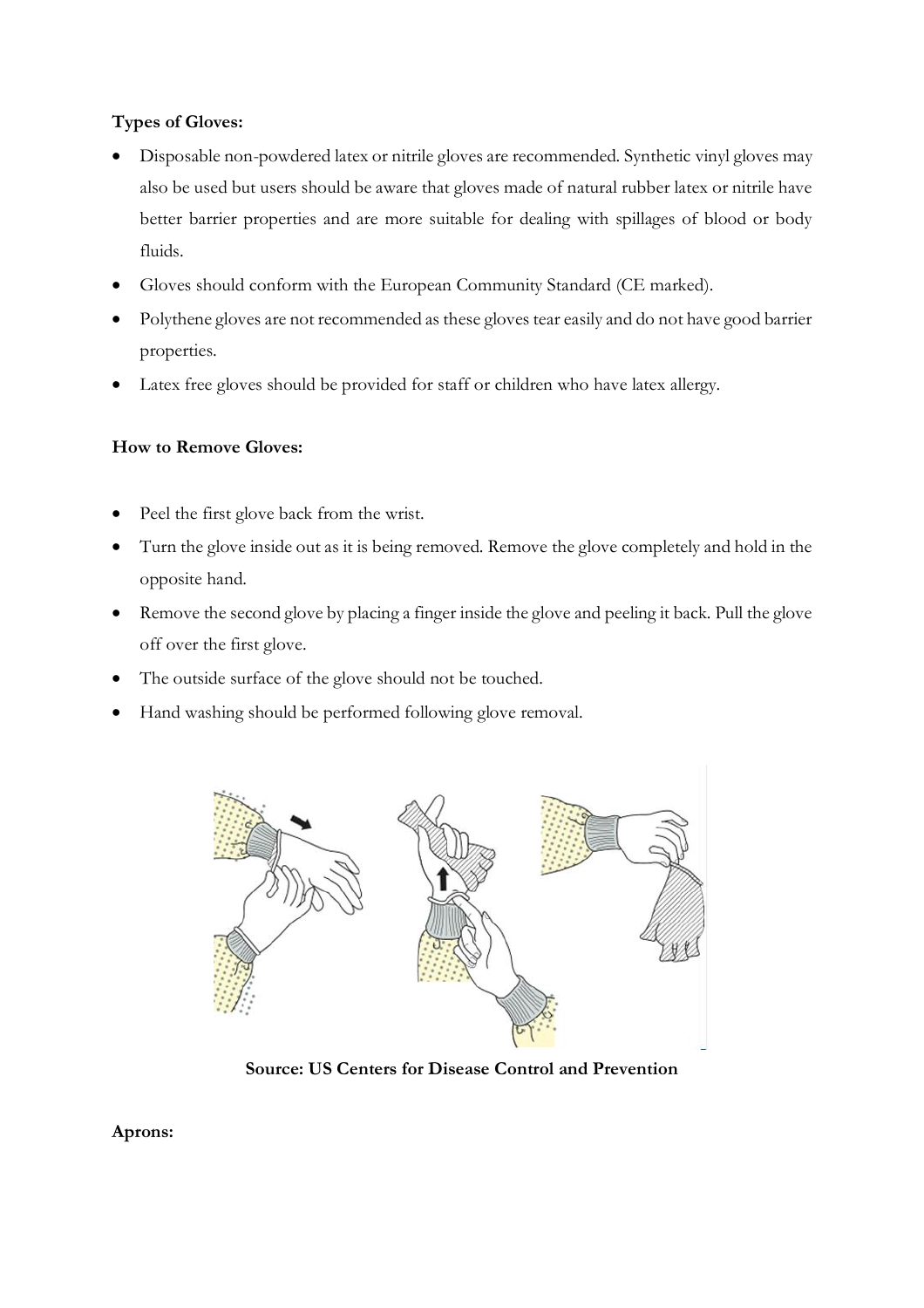Wear a disposable apron if there is a risk of blood or body fluids splashing onto your skin or clothing, for example during activities such as cleaning up spillages of body fluids (e.g. blood, vomit, urine) or dealing with nose bleeds. Change aprons after caring for individual children. Wash hands after removing the apron. Aprons should be disposable, single use and water repellent. The apron should cover the front of the body from below the neckline to the knees. Cloth aprons or gowns are not recommended. Remove the apron by breaking the neck ties first, then break the ties at the back and roll up the apron without touching the outer (contaminated) surface. If gloves and an apron are worn remove the gloves first followed by hand washing.

#### **Food and Kitchen Hygiene:**

Germs can be spread in many ways while working with foods in the kitchen. In order to prepare food hygienically, it is important to ensure that a high standard of personal hygiene is maintained in conjunction with effective cleaning of food preparation areas and equipment. This is necessary in addition to careful handling, preparation, cooling etc. of food.

**Note:** Do not leave perishable food at room temperature for more than two hours. Perishable food brought from home, including sandwiches, should be kept in a fridge or cool place below  $5^{\circ}$ C.

#### **Cleaning:**

Cleaning is essential in the prevention of infection. Thorough cleaning followed by drying will remove large numbers of germs but does not necessarily destroy germs. Deposits of dust, soil and microbes on environmental surfaces have been implicated in the transmission of infection. Routine cleaning with household detergents and warm water is considered to be sufficient to reduce the number of germs in the environment to a safe level. **A "clean as you go" policy is currently in place:**

- Play surfaces are cleaned, rinsed and dried before use or when visibly soiled.
- Routine cleaning is accomplished using warm water and a general-purpose neutral pH detergent.
- Manufacturer's instructions are always followed when using detergents and disinfectants with regard to the use of personal protective clothing and dilution recommendations.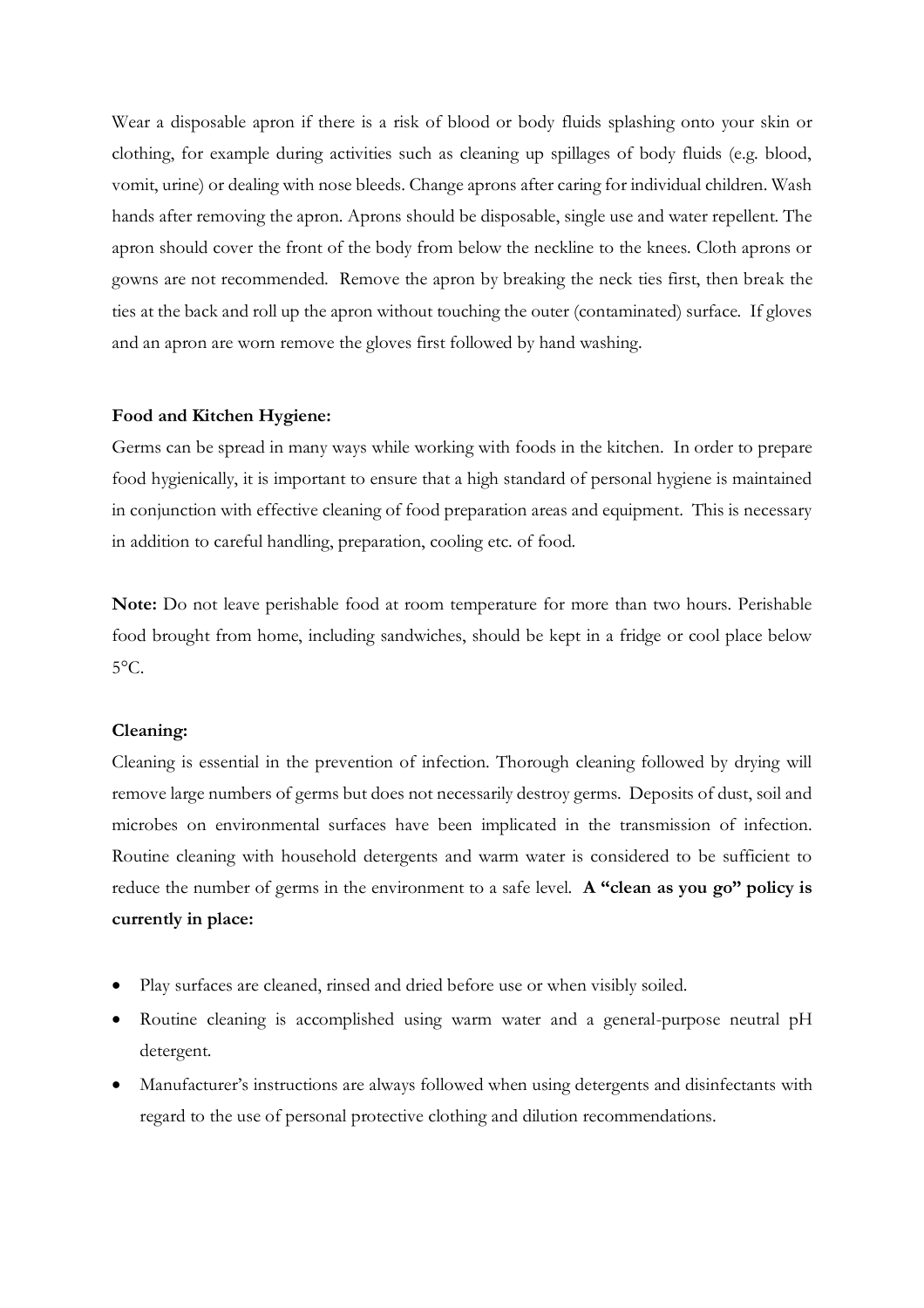- We do not guess measurements and always use a measure. Extra measures will not kill more bacteria or clean better – it will damage work surfaces, make floors slippery and give off unpleasant odours.
- Water is changed frequently as dirty water is ineffective for cleaning.
- Disinfecting surfaces are then rinsed.
- Toilets, sinks, wash hand basins and surrounding areas are cleaned when required at least twice daily.

## **Laundry**

Any laundry such as blankets in 'chill out' area or soft toys are washed regularly and immediately if soiled..

## **Cleaning Cloths:**

• Cleaning cloths used in the playrooms, kitchen and sanitary accommodation are washed separately.

## **Toys and Equipment:**

In order to reduce the risk of cross infection, all toys are cleaned on a regular basis (i.e. as part of a routine cleaning schedule) and toys that are shared are cleaned on a regular basis too.

## **Cleaning Programme**

Daily cleaning

## **Children's Rooms:**

- Checklists are posted on the wall of the room and must be checked daily. All staff will also receive their own personal weekly rota, to be signed off.
- Staff are responsible for keeping their rooms clean and tidy.
- All room environments must be clean always. Toys, games and work equipment must be placed on the shelves in an orderly fashion at all times.
- During the day the room should be ventilated regularly.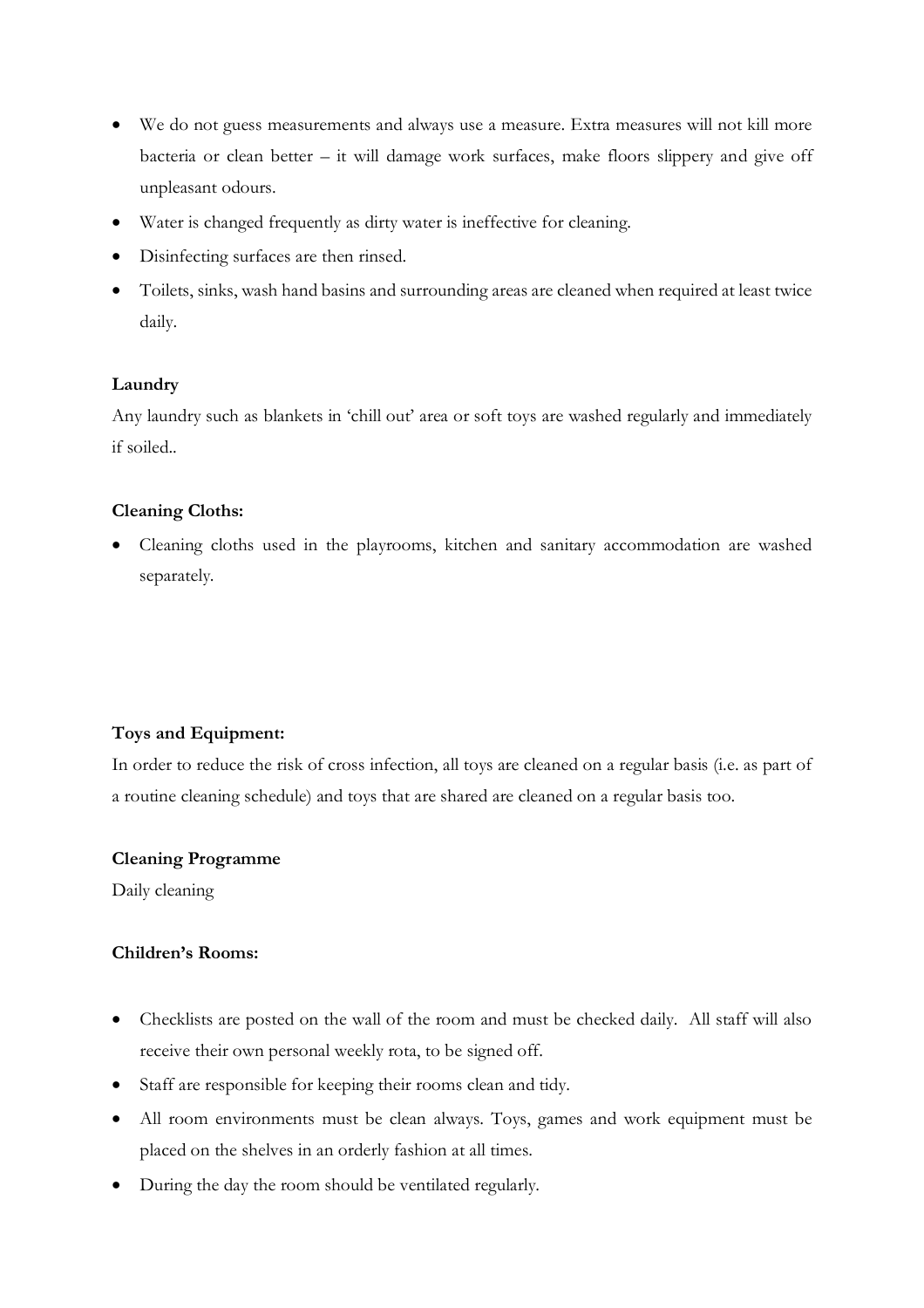## **If A Child Becomes Ill When Attending the Service:**

- Parents/guardians will be informed of our concerns and procedures we are taking and will be asked to collect their sick child. We may need to call a GP or use emergency services.
- If a parent cannot be reached the next named on the emergency list will be contacted.
- If a child's temperature is raised it will be monitored, recorded and medication administered, if required.
- We advise that sick children must be kept at home.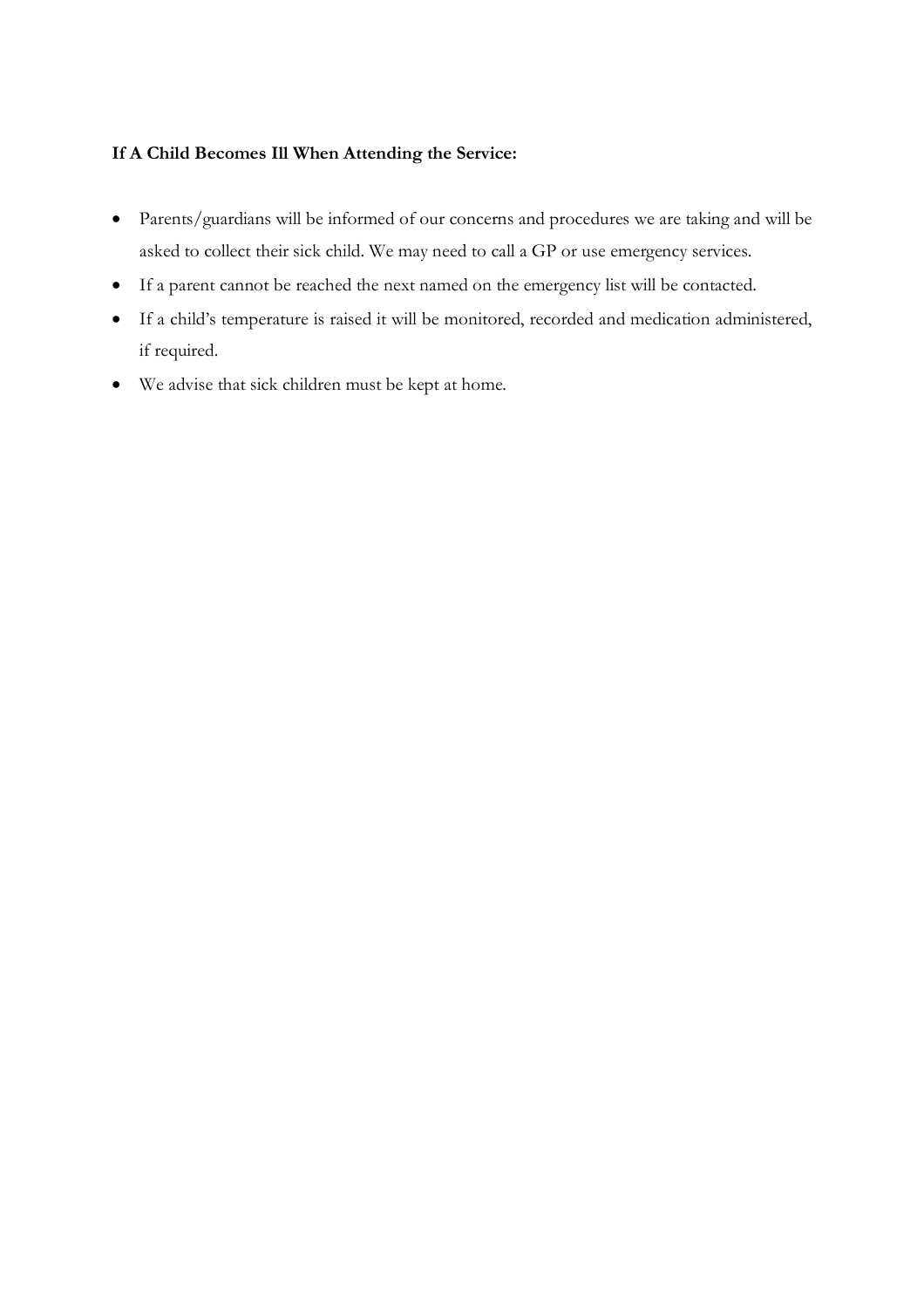# **APPENDIX E: EXCLUSIONS**

**This is minimum exclusion periods as recommended by the HSE. The service may impose longer periods if it has a concern** 

| Chickenpox:                                                 | Until scabs are dry; this is usually 5-7 days after the<br>appearance of the rash.                                                                                                                                       |
|-------------------------------------------------------------|--------------------------------------------------------------------------------------------------------------------------------------------------------------------------------------------------------------------------|
| Conjunctivitis:                                             | Exclusion of affected children until they recover, or until<br>they have had antibiotics for 48 hours.                                                                                                                   |
| Diarrhoea:                                                  | 48 hours from last episode.                                                                                                                                                                                              |
| Diphtheria:                                                 | Very specific exclusion criteria apply and will be advised on<br>by the Department of Public Health.                                                                                                                     |
| Food poisoning:                                             | Until authorised by GP.                                                                                                                                                                                                  |
| <b>Glandular Fever:</b>                                     | Exclusion is not necessary.                                                                                                                                                                                              |
| Haemophilus Influenzae<br>Type B: (Hib)                     | Children with the disease will be too ill to attend the<br>service. Contacts do not need to be excluded.                                                                                                                 |
| Hand, Foot and Mouth<br>Disease:                            | While the child is unwell, he/she should be kept away from<br>service. If evidence exists of transmission within the day<br>centre exclusion of children until the spots have gone from<br>their hands may be necessary. |
| <b>Head Lice:</b>                                           | Exclusion is not necessary [if treated]                                                                                                                                                                                  |
| Hepatitis A:<br>(Yellow Jaundice,<br>Infectious Hepatitis): | Recommended while the child feels unwell, or until 7 days<br>after onset of jaundice, whichever is later.                                                                                                                |
| Hepatitis B:<br>(Serum Hepatitis)                           | Children will be too ill to attend the service and families<br>will be given specific advice about when their child is well<br>enough to return.                                                                         |
| Impetigo:                                                   | Until lesions are crusted and healed, or 24 hours after<br>commencing antibiotics.                                                                                                                                       |
| Influenza and Influenza-like<br>Illness:                    | Remain at home for 7 days from when their symptoms<br>began. Children should not re-attend the service until they                                                                                                        |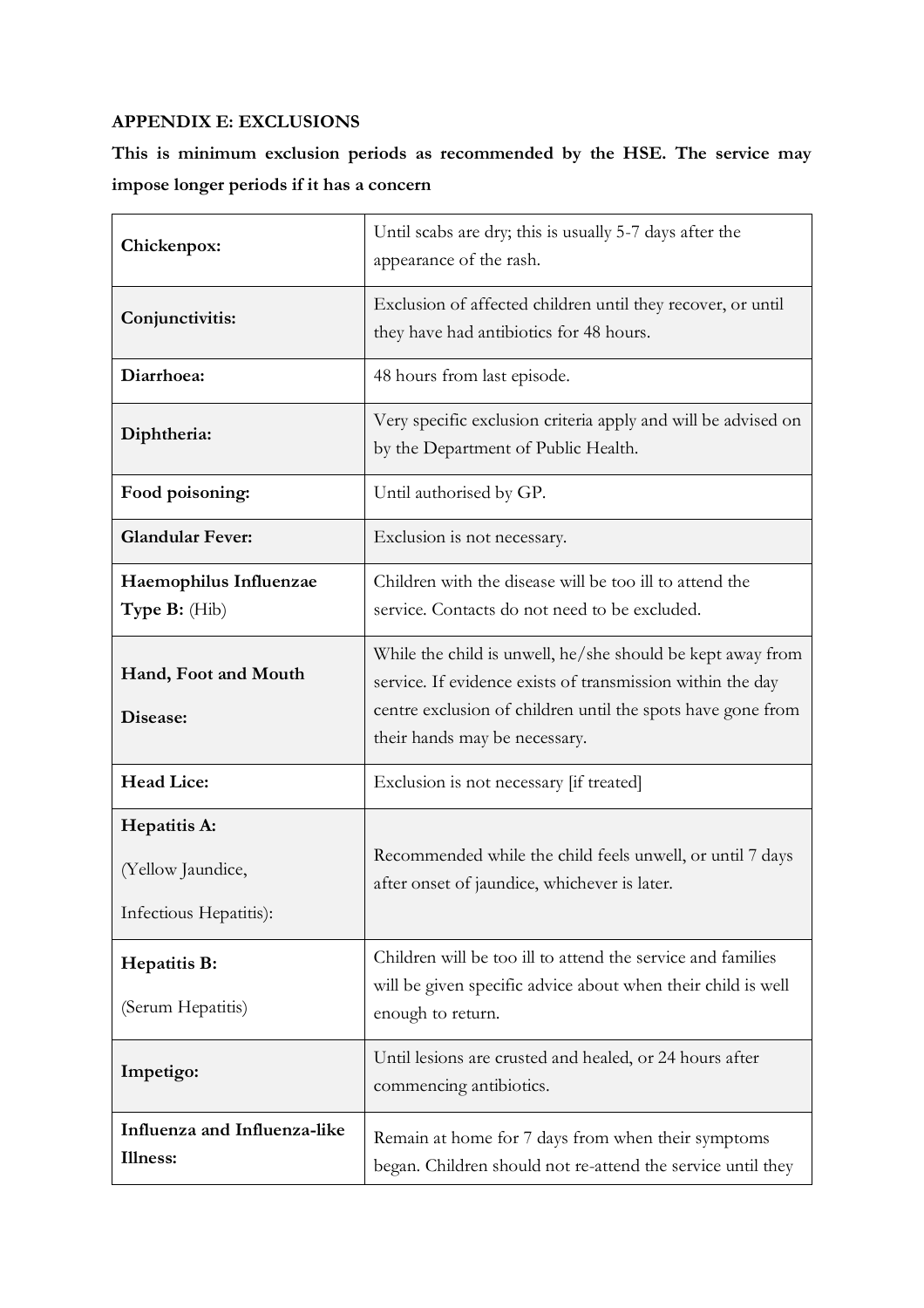| (Flu and ILI)                                                   | are feeling better and their temperature has returned to<br>normal.                                                                                                                                                                                                                                                                                                                                             |
|-----------------------------------------------------------------|-----------------------------------------------------------------------------------------------------------------------------------------------------------------------------------------------------------------------------------------------------------------------------------------------------------------------------------------------------------------------------------------------------------------|
| Living with HIV/AIDS:                                           | Exclusion is not necessary.                                                                                                                                                                                                                                                                                                                                                                                     |
| <b>Measles:</b>                                                 | Exclude the child while infectious i.e. up to 4 days after the<br>rash appears.                                                                                                                                                                                                                                                                                                                                 |
| Meningitis:                                                     | Children with the disease will be too ill to attend the<br>service. Contacts do not need to be excluded.                                                                                                                                                                                                                                                                                                        |
| Meningococcal<br>Disease:                                       | Children with the disease will be too ill to attend the<br>service. Contacts do not need to be excluded.                                                                                                                                                                                                                                                                                                        |
| <b>Molluscum Contagiosum:</b>                                   | Exclusion is not necessary.                                                                                                                                                                                                                                                                                                                                                                                     |
| <b>MRSA:</b><br>(Meticillin-Resistant<br>Staphylococcus aureus) | Children/infants known to carry staphylococcus aureus<br>(including MRSA) on the skin or in the nose do not need<br>to be excluded from the Child Care setting. Children who<br>have draining wounds or skin sores producing pus will only<br>need to be excluded from a Child Care setting if the<br>wounds cannot be covered or contained by a dressing<br>and/or the dressing cannot be kept dry and intact. |
| Mumps:                                                          | The child should be excluded for 5 days after the onset of<br>swelling.                                                                                                                                                                                                                                                                                                                                         |
| Pediculosis (lice):                                             | Until appropriate treatment has been given                                                                                                                                                                                                                                                                                                                                                                      |
| Pharyngitis/Tonsillitis:                                        | If the disease is known to be caused by a streptococcal<br>(bacterial) infection the child or member of staff should be<br>kept away from the service until 24 hours after the start of<br>treatment. Otherwise a child or member of staff should<br>stay at home while they feel unwell.                                                                                                                       |
| Polio:                                                          | Very specific exclusion criteria apply and will be advised on<br>by the Department of Public Health.                                                                                                                                                                                                                                                                                                            |
| Poliomyelitis:                                                  | Until declared free from infection by GP                                                                                                                                                                                                                                                                                                                                                                        |
| Pneumococcus:                                                   | Children with the disease will be too ill to attend the<br>service. Contacts do not need to be excluded.                                                                                                                                                                                                                                                                                                        |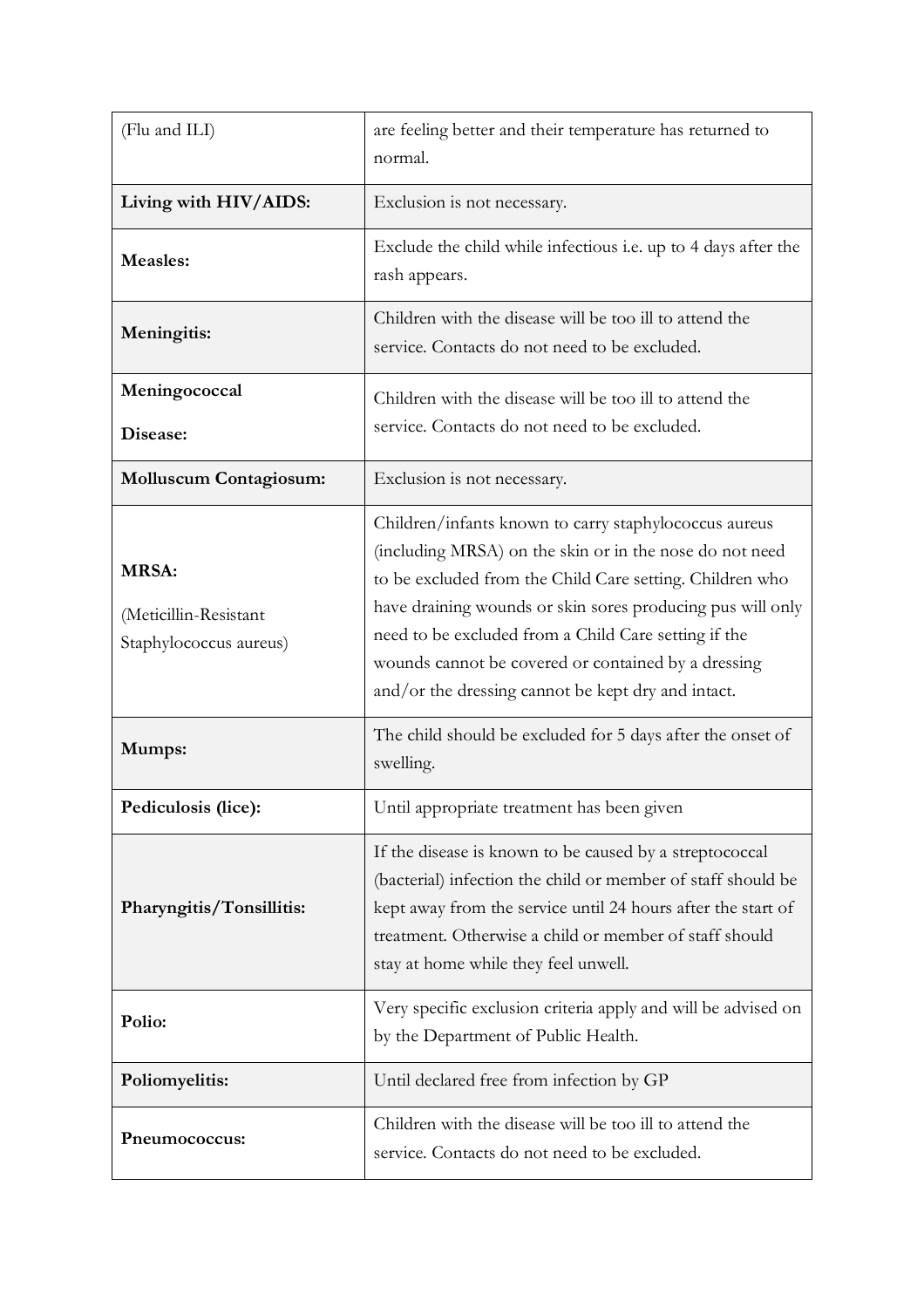|                                     | Children who have RSV should be excluded until they have        |
|-------------------------------------|-----------------------------------------------------------------|
| <b>Respiratory Syncytial Virus:</b> | no symptoms and their temperature has returned to               |
|                                     | normal. Contacts do not need to be excluded.                    |
|                                     |                                                                 |
| Ringworm:                           | Children need not be excluded from service once they            |
|                                     | commence treatment.                                             |
| Rubella:                            |                                                                 |
|                                     | For 7 days after onset of the rash, and whilst unwell.          |
| (German Measles)                    |                                                                 |
| <b>Scabies:</b>                     | Not necessarily once treatment has commenced.                   |
|                                     | Once a patient has been on antibiotic treatment for 24          |
| <b>Scarlet fever:</b>               | hours they can return to the service, provided they feel well   |
|                                     | enough.                                                         |
|                                     |                                                                 |
| Shingles:                           | Until scabs are dry.                                            |
|                                     | An affected child need not be excluded because he/ she is       |
| <b>Slapped Cheek Syndrome:</b>      | no longer infectious by the time the rash occurs.               |
|                                     |                                                                 |
| Temperature:                        | Over 38 degrees                                                 |
| Tetanus:                            | Children with the disease will be too ill to attend the         |
| (Lockjaw)                           | service. Contacts do not need to be excluded.                   |
|                                     |                                                                 |
| Tuberculosis (TB):                  | Recommendations on exclusion depend on the particulars          |
|                                     | of each case, e.g. whether the case is "infectious" or not.     |
|                                     | The Department of Public Health will advise on each             |
|                                     | individual case.                                                |
|                                     | Very specific exclusion criteria apply; your local              |
| <b>Typhoid and Paratyphoid:</b>     | Department of Public Health will advise.                        |
|                                     |                                                                 |
| <b>Viral Meningitis:</b>            | Children with the disease will usually be too ill to attend the |
|                                     | service. Contacts do not need to be exclude.                    |
| Vomiting:                           |                                                                 |
|                                     | 48 hours from last episode of vomiting                          |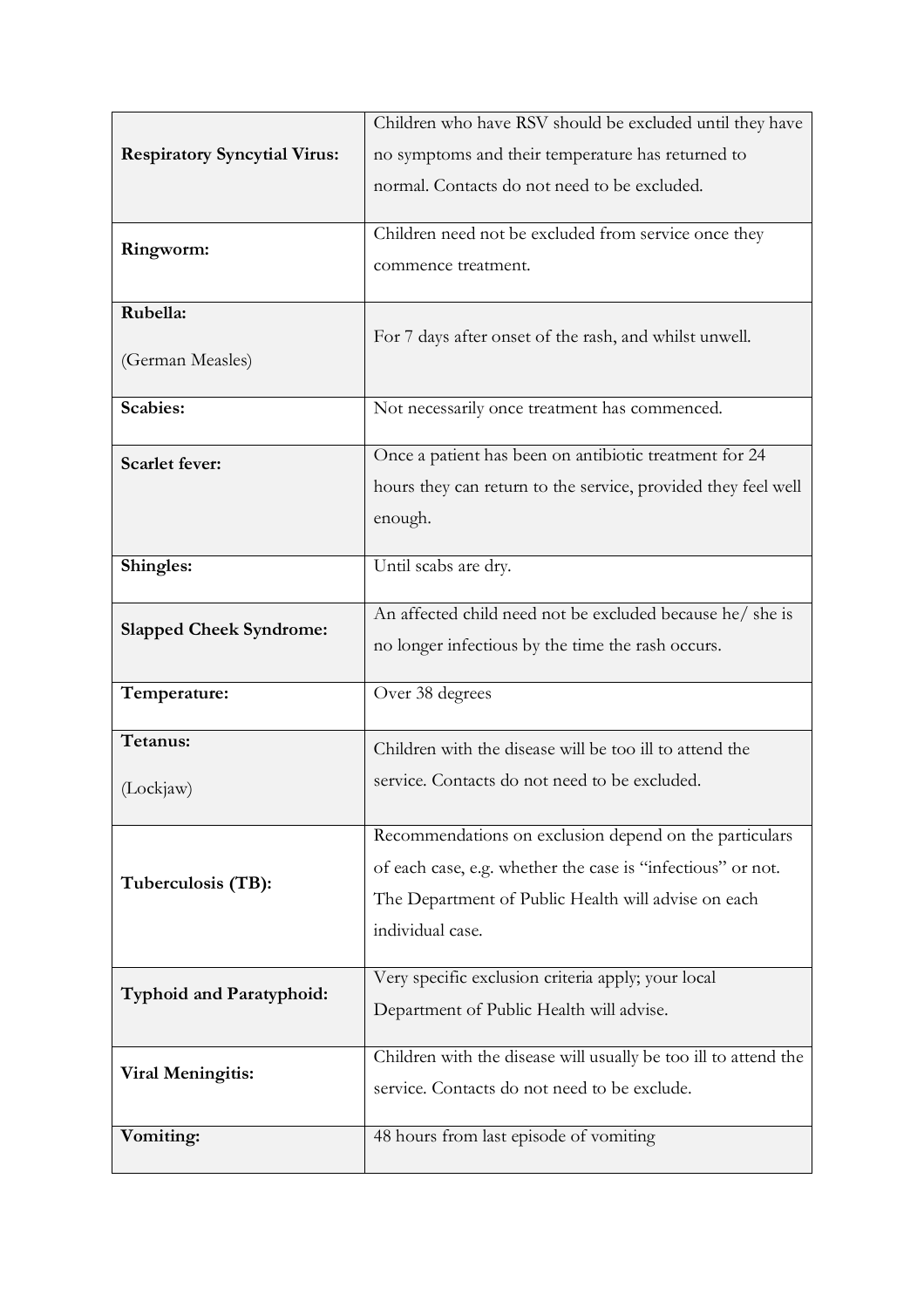|                        | The child is likely to be too ill to attend the service and  |
|------------------------|--------------------------------------------------------------|
| <b>Whooping Cough:</b> | should stay at home until he/she has had 5 days of           |
| (Pertussis)            | antibiotic treatment or for 21 days from onset of illness if |
|                        | no antibiotic treatment.                                     |
|                        |                                                              |
| Worms:                 | Exclusion is not necessary.                                  |
| Verrucae:              | Exclusion is not necessary.                                  |
|                        |                                                              |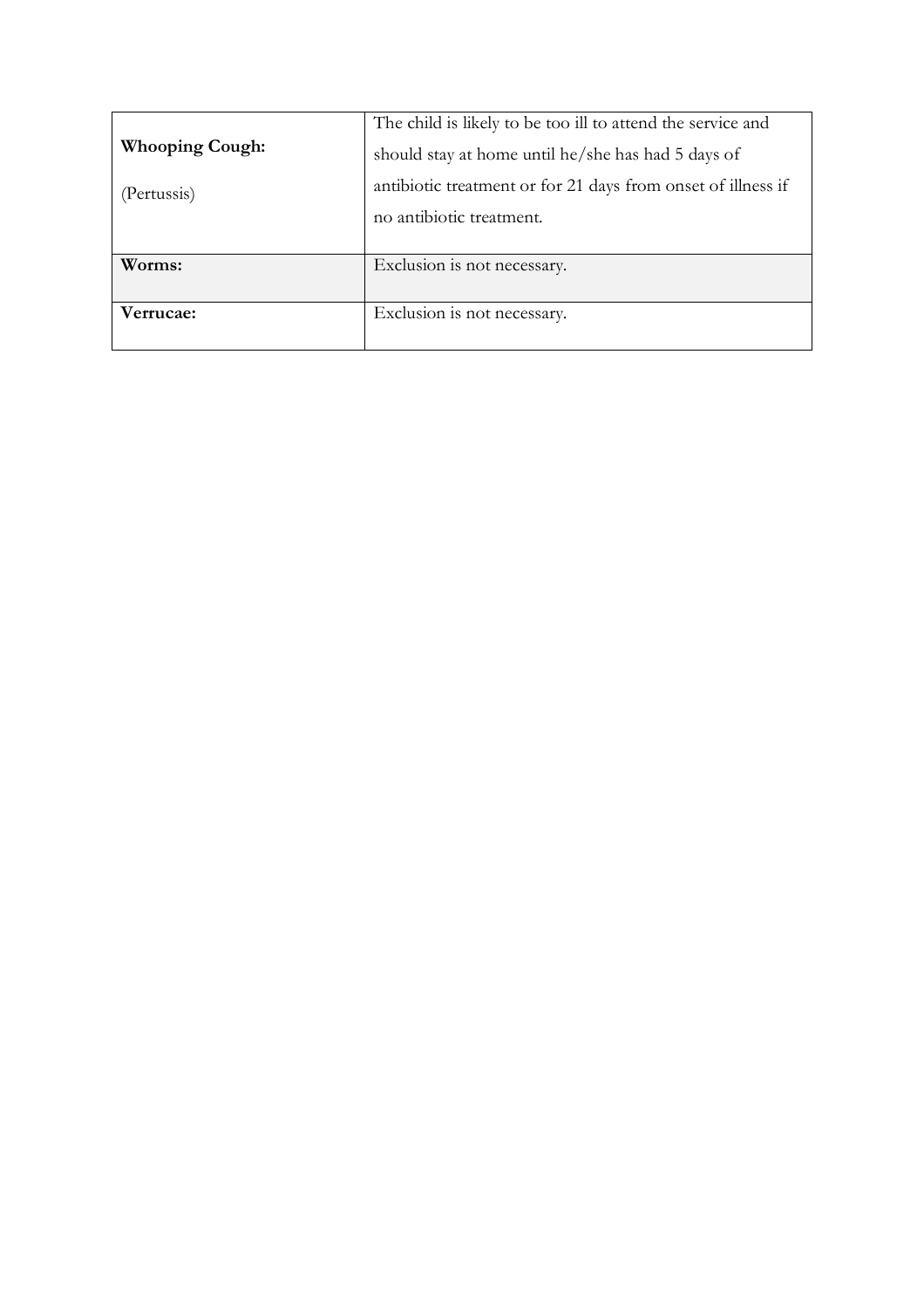# **APPENDIX F: VACCINATION SCHEDULE:**

Immunisation schedule for children born since July 2008

| Age to Vaccinate:                                          | <b>Type of Vaccination:</b>                                                                                                                                                                                         |
|------------------------------------------------------------|---------------------------------------------------------------------------------------------------------------------------------------------------------------------------------------------------------------------|
| At birth<br>(Note: BCG no longer given since October 2016) | BCG tuberculosis vaccine (given in maternity<br>hospitals or an HSE clinic)                                                                                                                                         |
| At 2 months                                                | $6$ in $1$                                                                                                                                                                                                          |
| Free from your GP                                          | Diphtheria<br>Tetanus<br>Whooping cough (Pertussis)<br>Hib (Haemophilus influenzae B)<br>Polio (Inactivated poliomyelitis)<br>Hepatitis B<br>PCV (Pneumococcal Conjugate Vaccine)                                   |
| At 4 months<br>Free from your GP                           | $6$ in $1$<br>Diphtheria<br>Tetanus<br>Whooping cough (Pertussis)<br>Hib (Haemophilus influenzae B)                                                                                                                 |
|                                                            | Polio (Inactivated poliomyelitis)<br>Hepatitis B<br>Men C (Meningococcal C)                                                                                                                                         |
| At 6 months                                                | $6$ in $1$                                                                                                                                                                                                          |
| Free from your GP                                          | Diphtheria<br>Tetanus<br>Whooping cough (Pertussis)<br>Hib (Haemophilus influenzae B)<br>Polio (Inactivated poliomyelitis)<br>Hepatitis B<br>Men C (Meningococcal C)<br><b>PCV</b> (Pneumococcal Conjugate Vaccine) |
| At 12 months                                               | MMR (Measles, Mumps, Rubella)                                                                                                                                                                                       |
| Free from your GP                                          | PCV (Pneumococcal Conjugate Vaccine)                                                                                                                                                                                |
| At 13 months                                               | Men C (Meningococcal C)                                                                                                                                                                                             |
| Free from your GP                                          | Hib (Haemophilus influenzae B)                                                                                                                                                                                      |
| At 4 - 5 years                                             | $4$ in $1$<br>Diphtheria                                                                                                                                                                                            |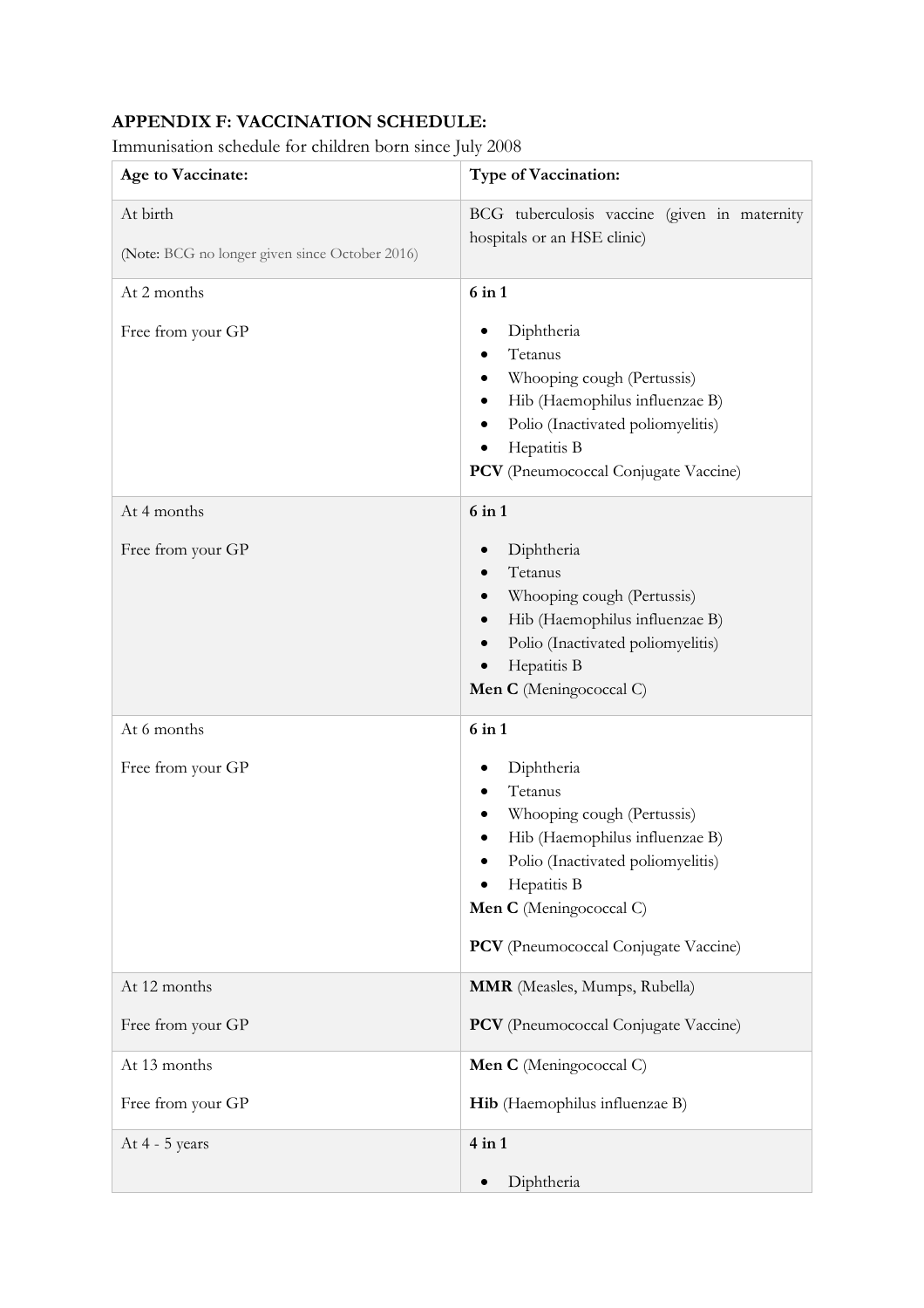| Free in school or from your GP             | Tetanus<br>Whooping cough (Pertussis)<br>Polio (Inactivated poliomyelitis)<br><b>MMR</b> (Measles, Mumps, Rubella) |
|--------------------------------------------|--------------------------------------------------------------------------------------------------------------------|
| At 11 - 14 years                           | Td                                                                                                                 |
| Free in school                             | Diphtheria<br>Tetanus                                                                                              |
| At 12 years (1st year second level school) | <b>HPV</b> (Human Papillomavirus)                                                                                  |
| Free in school<br>Girls only               |                                                                                                                    |

# **APPENDIX G: DISCLAIMER TO BE SIGNED BY A STAFF MEMBER WHO IS NOT VACCINATED**

# NAME OF STAFF MEMBER: **We are all that the state of STAFF**  $\blacksquare$

I have decided not to be vaccinated according to the HSE recommended schedule.

I understand that in a group childcare setting the consequences may include:

- Contracting the illness that the vaccine is designed to prevent
- Transmitting the disease to others
- I understand that if is there is a disease breakout this may necessitate my staying at home. This will only be done with advice from a medical practitioner and in the best interest of all children **AND OTHER STAFF MEMBERS**

Signed:

**Name of Staff Member**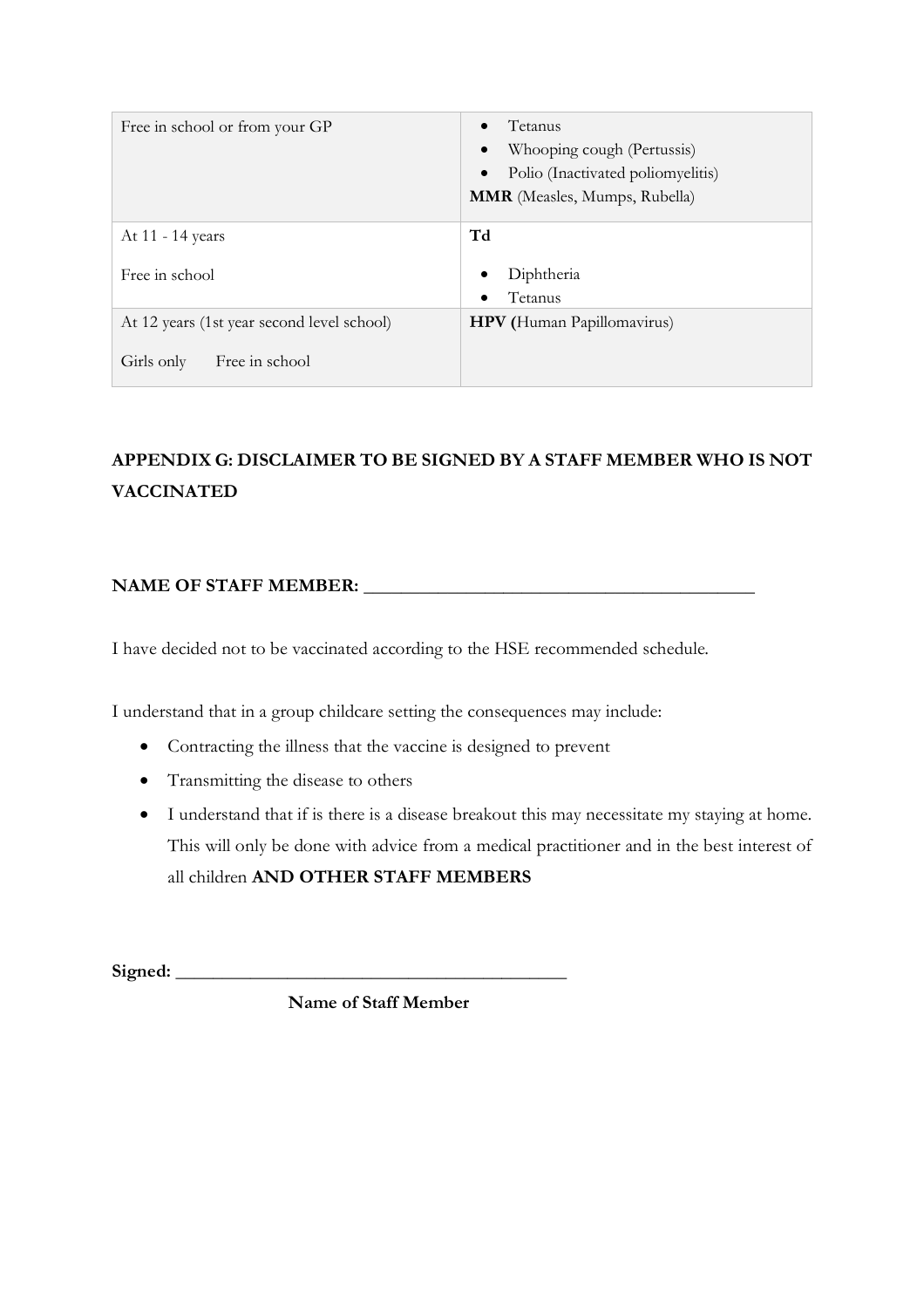# **APPENDIX H: DISCLAIMER TO BE SIGNED BY PARENTS WHERE CHILDREN ARE NOT VACCINATED**

**NAME OF CHILD: \_\_\_\_\_\_\_\_\_\_\_\_\_\_\_\_\_\_\_\_\_\_\_\_\_\_\_\_\_\_\_\_\_\_\_\_\_\_\_\_\_\_**

**CHILD'S DOB: \_\_\_\_\_\_\_\_\_\_\_\_\_\_\_\_\_\_\_\_\_\_\_\_\_\_\_\_\_\_\_\_\_\_\_\_\_\_\_\_\_\_**

I have decided that my child will not be vaccinated according to the HSE recommended schedule.

I understand that in a group childcare setting the consequences may include:

- Contracting the illness that the vaccine is designed to prevent
- Transmitting the disease to others
- I understand that if is there is a disease breakout this may necessitate my child staying at home. This will only be done with advice from a medical practitioner and in the best interest of all children.

All information regarding your child remains confidential

Signed: Parent/Guardian: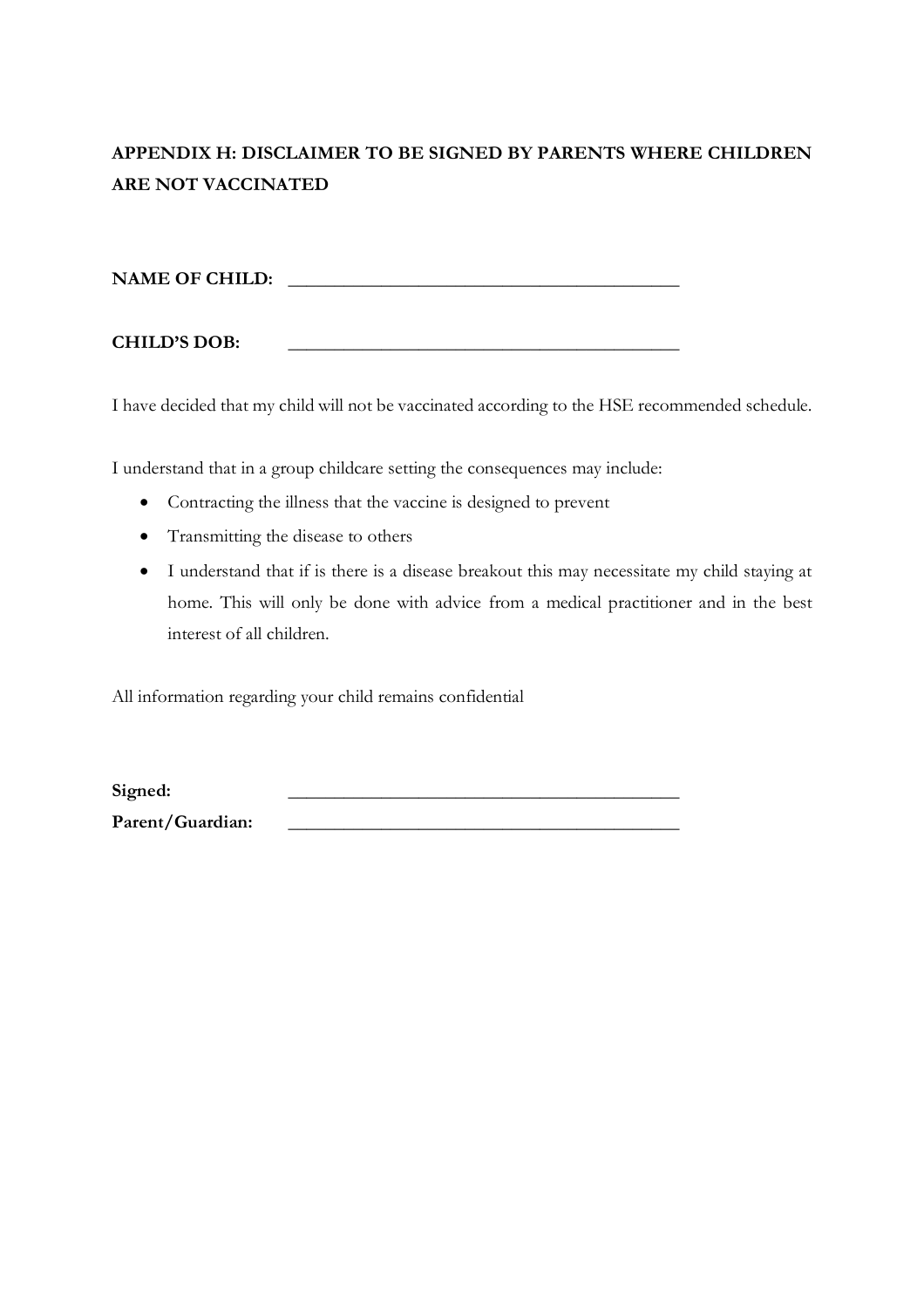#### **APPENDIX I: SPECIFIC DISEASES**

#### **Meningitis and Meningococcal:**

Both these diseases are most common in children, there are over 150 cases reported per year in this age group in Ireland (Meningitis Trust). Although relatively rare, the speed at which children become ill, and the dramatic and sometimes devastating course of events make it a terrifying disease. Having a good knowledge and understanding of meningitis and being able to recognise the signs and symptoms early as well as getting medical attention quickly, may save lives. Although cases can occur throughout the year, the majority of cases occur during the winter months. Meningitis is an inflammation of the membranes that surround and protect the brain and spinal cord. The most common germs that cause meningitis are viruses and bacteria:

**Viral Meningitis** is rarely life threatening, although it can make people very unwell. Most people make a full recovery, but sufferers can be left with aftereffects such as headaches, tiredness and memory loss.

**Bacterial Meningitis** can be life threatening and needs urgent medical attention. Most people who suffer from bacterial meningitis recover but many can be left with a variety of aftereffects and one in ten will die.

#### **Signs and Symptoms:**

Meningitis and septicaemia (blood poisoning) are not always easy to recognise, and symptoms can appear in any order. Some may not appear at all. In the early stages, the signs and symptoms can be similar to many other more common illnesses, for example flu. Trust your instincts. If you suspect meningitis or septicaemia, get medical help immediately. Early symptoms can include fever, headache, nausea (feeling sick), vomiting (being sick), and muscle pain, with cold hands and feet. A rash that does not fade under pressure (see 'The Glass (tumbler)Test' below) is a sign of meningococcal septicaemia. This rash may begin as a few small spots anywhere on the body and can spread quickly to look like fresh bruises.

The spots or rash are caused by blood leaking into the tissues under the skin. They are more difficult to see on darker skin, so look on paler areas of the skin and under the eyelids. The spots or rash may fade at first, so keep checking.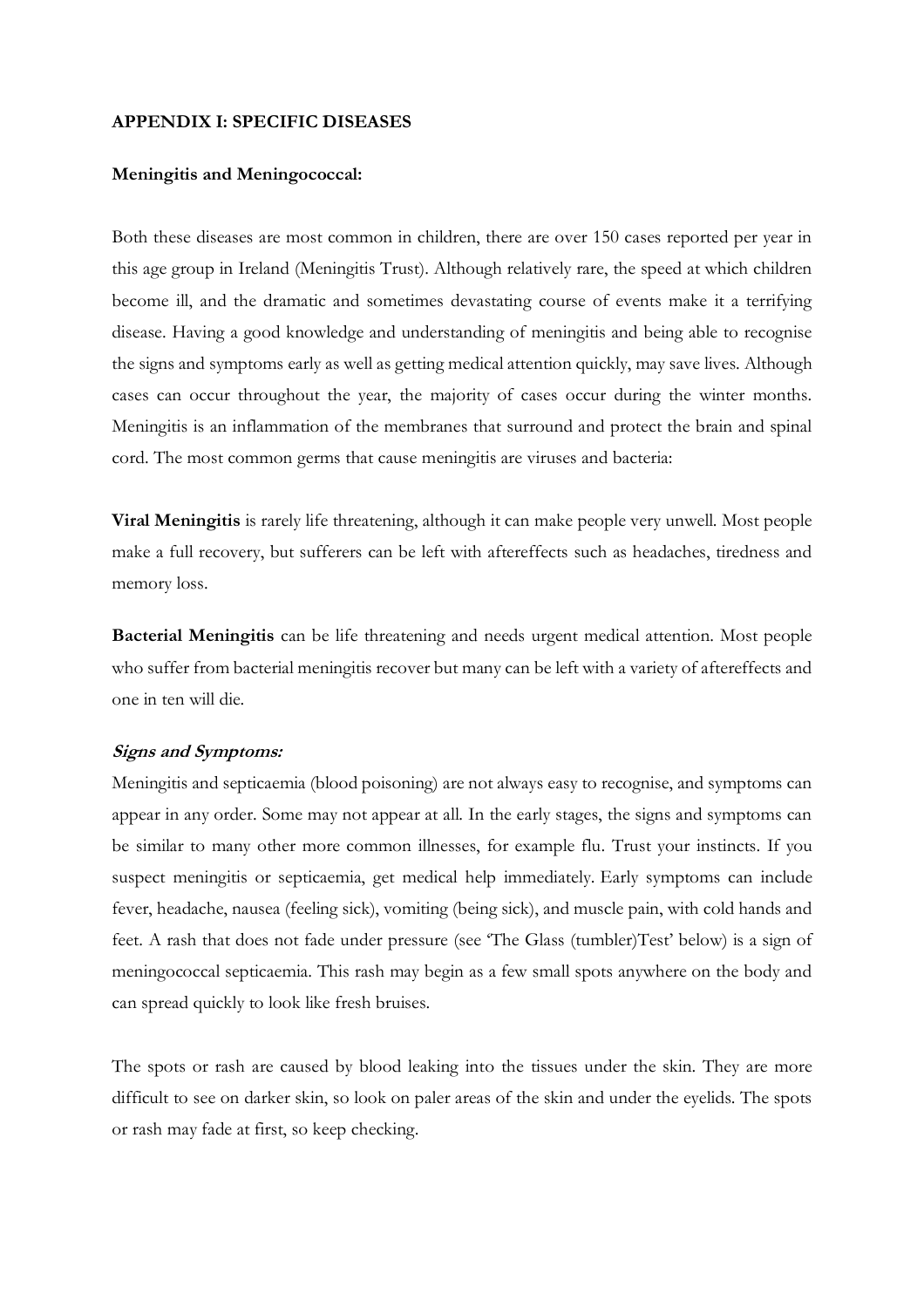**However, if someone is ill or is obviously getting worse, do not wait for spots or a rash to appear. They may appear late or may not appear at all.**

Spots or a rash will still be seen when the side of a clear drinking glass is pressed firmly against the skin.

A fever, together with spots or a rash that do not fade under pressure, is a medical emergency.

Trust your instincts. If you suspect meningitis or septicaemia, get medical help immediately.

# **Procedure for Managing a Suspected Case of Meningitis:**

- If a member of staff suspects that a child is displaying the signs and symptoms of meningitis the child's doctor or our doctor on call will be contacted immediately and the child's parents/guardians called.
- If a GP is not available, the child will be taken straight to the nearest A and E department. A member of staff will escort the child to hospital if the parent is unavailable.

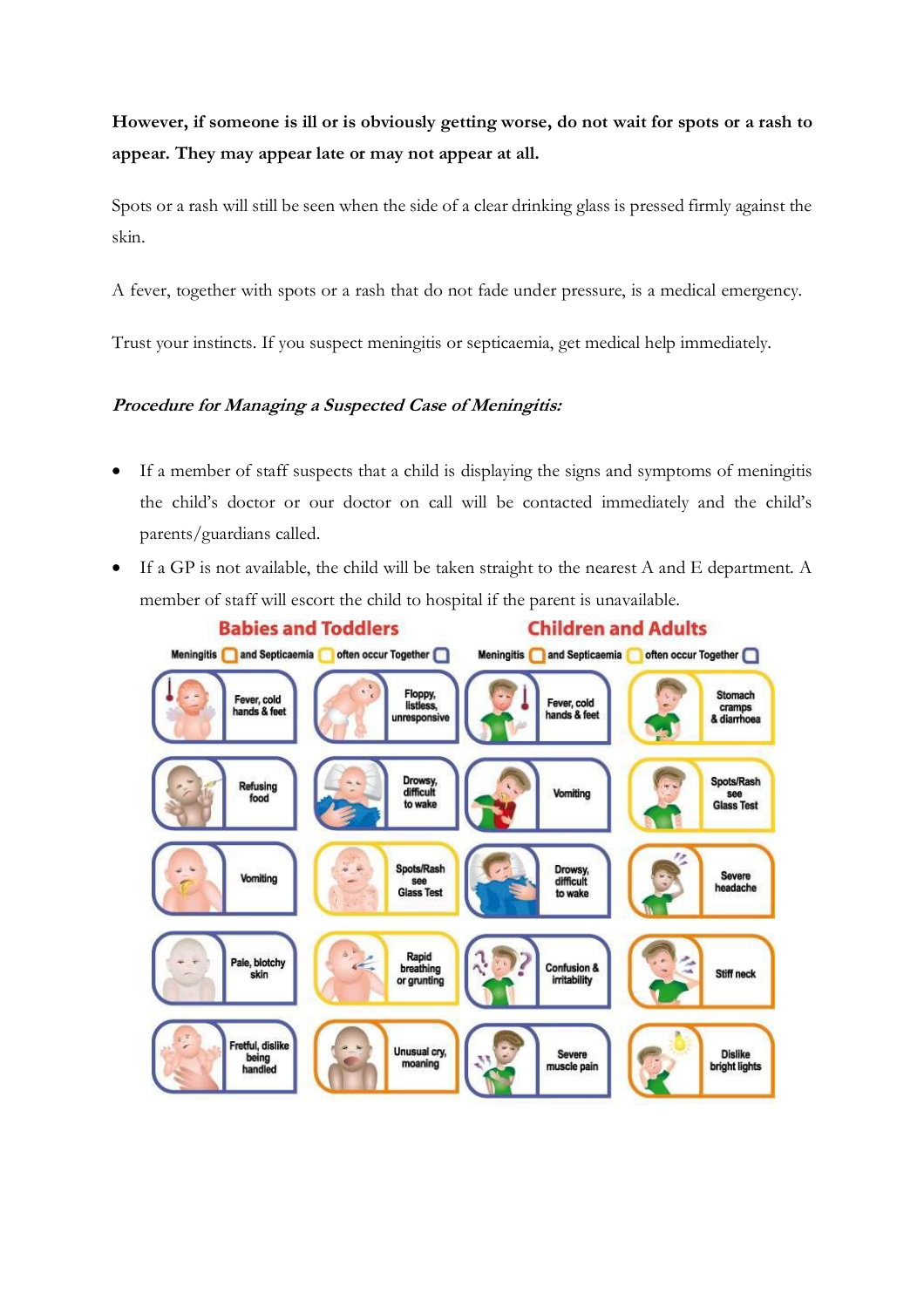

# **Procedure when a case of Meningococcal Disease (Meningitis and /or Septicaemia) Occurs:**

- The public health team will usually issue a letter to other parents/guardians to inform them of the situation. The aim of this letter is to give information about, reduce anxiety and prevent uninformed rumours.
- Meningitis literature (out-lining signs and symptoms) will be provided for parents/guardians by the public health team. The Meningitis Trust can provide further information and support free of charge.
- Antibiotics will be offered to persons considered to be 'close contacts. These are usually immediate family members or 'household' contacts. Antibiotics are given to kill off the bacteria that may be carried in the back of the nose and throat: this reduces the risk of passing the bacteria on to others. In certain situations, a vaccine may also be offered. These actions are coordinated by the public health team.
- There is **no reason** to close the Child Care service.
- There is **no need** to disinfect or destroy any equipment or toys that the child has touched.

The likelihood of a second case of meningococcal disease is extremely small. However, it two or more suspected cases occur within four weeks in the same Child Care facility, then antibiotics may be offered to all children and staff, on the advice from the public health doctor. During this time staff and parent s should remain vigilant. Parents/guardians are advised to contact their GP if they are concerned or worried that their child is unwell. **For more information, www.meningitistrust.ie or 24-hour helpline 1800 523196**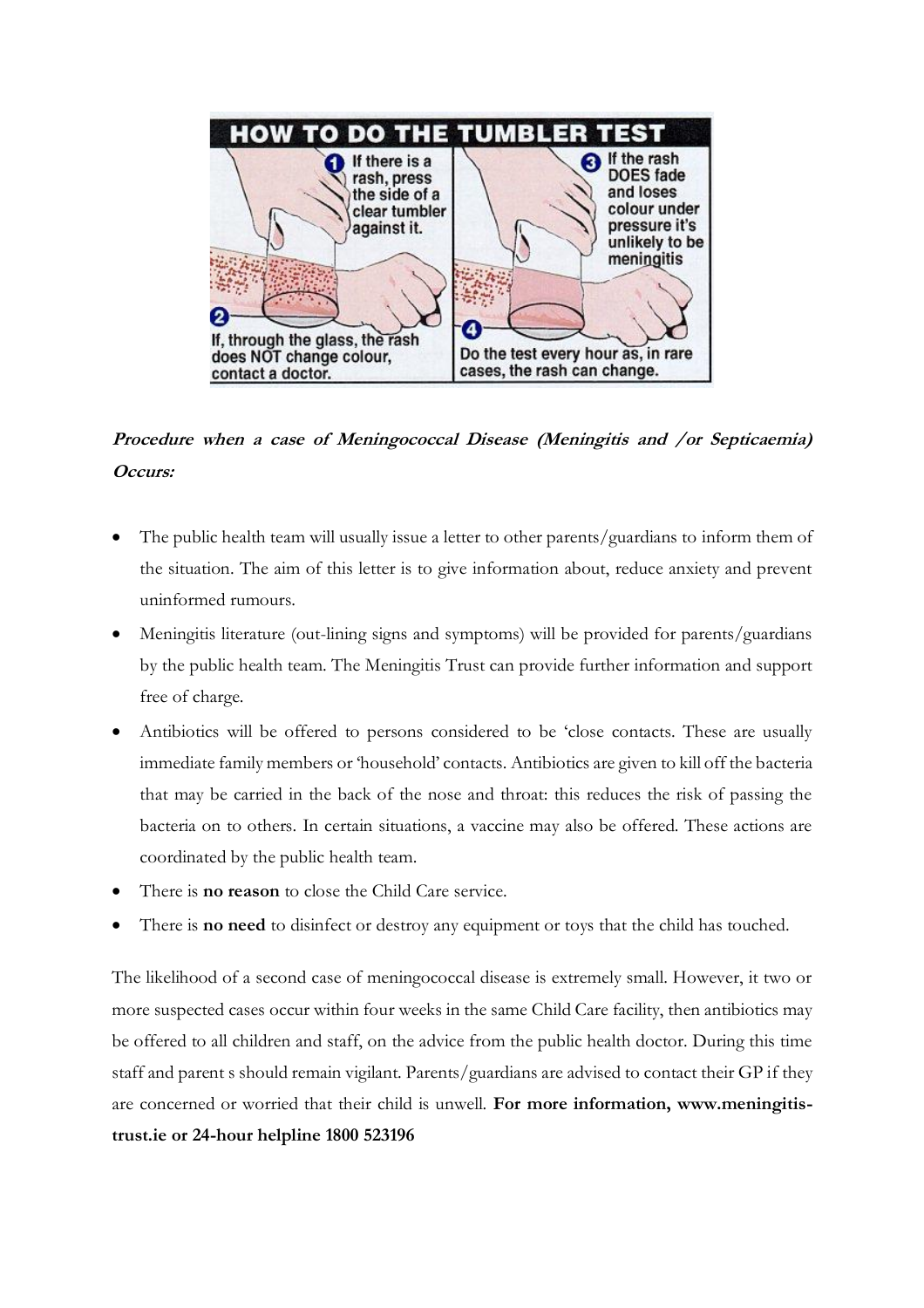#### **Hand, Foot and Mouth:**

Hand, Foot and Mouth (HFMD) is a viral illness that causes fever, painful blisters in the throat and mouth, and sometimes on the hands, feet and bottom. HFMD is often confused with footand-mouth (also called hoof-and-mouth) disease, a disease of cattle, sheep, and swine; however, the two diseases are not related—they are caused by different viruses. Humans do not get the animal disease, and animals do not get the human disease.

The viruses that cause it are called Coxsackie viruses that live in the human digestive tract. Several types of this family of viruses can cause Hand, Foot and Mouth so unfortunately you can get it more than once. These viruses are usually passed from person to person through unwashed hands and via surfaces which have viruses on them. They can also be spread by coughing. It is more common to catch them from someone when they are in the early stages of their illness. Although anyone is at risk of becoming infected, children are generally more susceptible. HFMD is more common in summer and autumn and there is no immunisation.

## **Symptoms:**

- The disease usually begins with a fever, poor appetite, malaise (feeling vaguely unwell), and often with a sore throat.
- One or 2 days after fever onset, painful sores usually develop in the mouth. They begin as small red spots that blister and then often become ulcers. The sores are usually located on the tongue, gums, and inside of the cheeks.
- A non-itchy skin rash develops over 1–2 days. The rash has flat or raised red spots, sometimes with blisters. The rash is usually located on the palms of the hands and soles of the feet; it may also appear on the buttocks and/or genitalia.
- A person with HFMD may have only the rash or only the mouth sores.

## **How Hand, Foot, and Mouth Disease Is Spread:**

- Infection is spread from person to person by direct contact with infectious virus. Infectious virus is found in the nose and throat secretions, saliva, blister fluid, and stool of infected persons. The virus is most often spread by persons with unwashed, virus-contaminated hands and by contact with virus-contaminated surfaces.
- Infected persons are most contagious during the first week of the illness.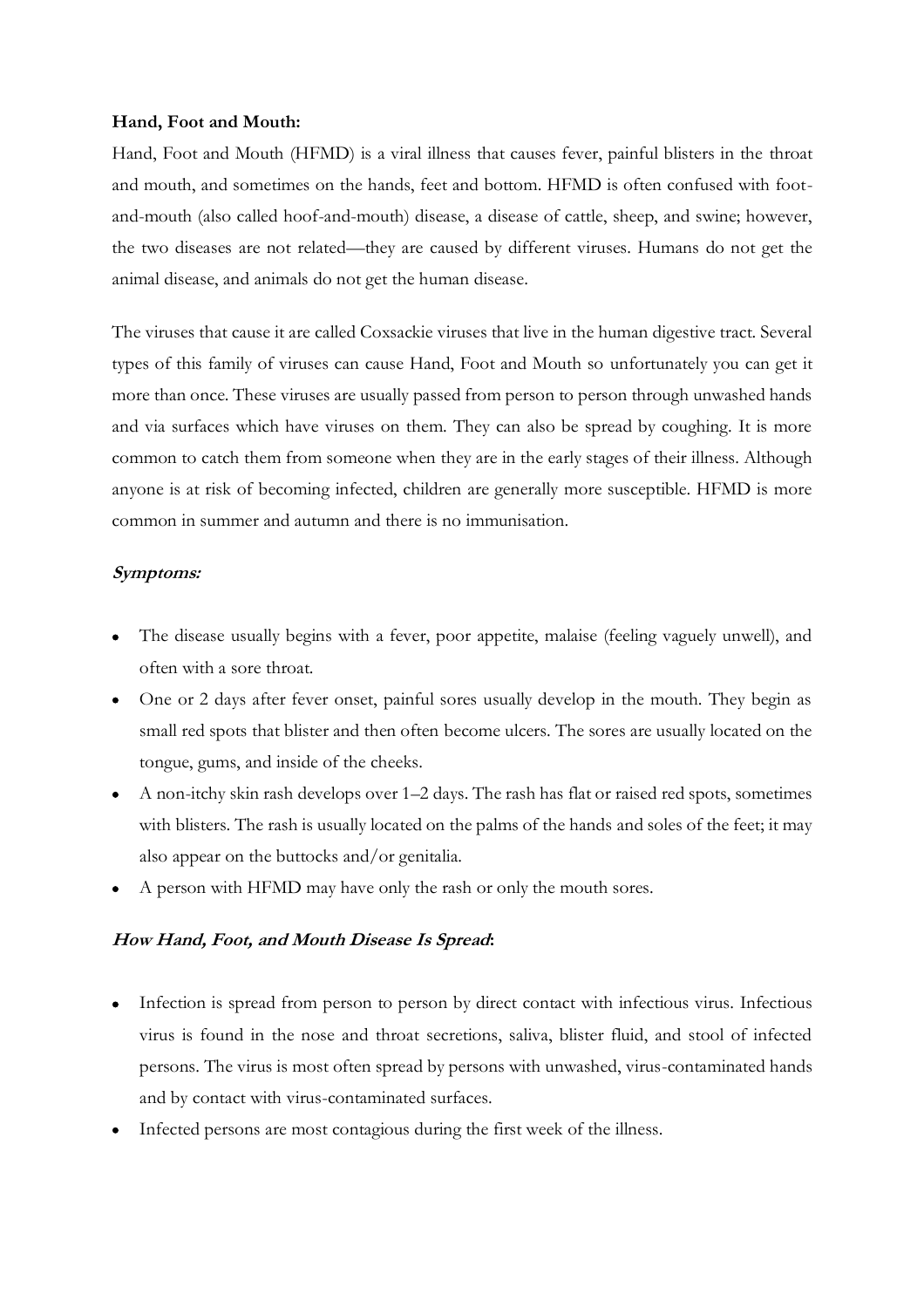- The viruses that cause HFMD can remain in the body for weeks after a patient's symptoms have gone away. This means that the infected person can still pass the infection to other people even though he/she appears well. Also, some persons who are infected and excreting the virus, including most adults, may have no symptoms.
- HFMD is not transmitted to or from pets or other animals.

## **Treatment of HFMD:**

There is no specific treatment and antibiotics are not effective as it is a viral infection. Most children with HFMD recover completely after a few days resting at home. Plenty of fluids help. Any fever or discomfort can be helped with a children's pain relief such as Calpol.

## **Prevention of HFMD:**

A specific preventive for HFMD is not available, but the risk of infection can be lowered by following good hygiene practices.

- Hand washing is the mainstay of prevention of transmission and control of outbreaks. Children and carers should wash their hands before eating or preparing food, after using the toilet, after contact with an ill child, after contact with animals and whenever hands are visibly soiled. (See Infection Control Policy)
- Cleaning dirty surfaces and soiled items, including toys, first with soap and water and then disinfecting them by cleansing with a solution of chlorine bleach (made by adding 1 part of bleach to 4 parts water)
- Avoiding close contact (kissing, hugging, sharing eating utensils or cups, etc.) with persons with HFMD
- **Children should be kept away from the service whilst unwell. If evidence exists of transmission within the service, exclusion of children until the spots have gone from their hands may be necessary.**

**Note:** HFMD is communicable immediately before and during the acute stage of the illness, and perhaps longer as the virus may be present in the faeces for weeks.

The incubation period is 3 to 6 days and the condition may last from 7 to 10 days.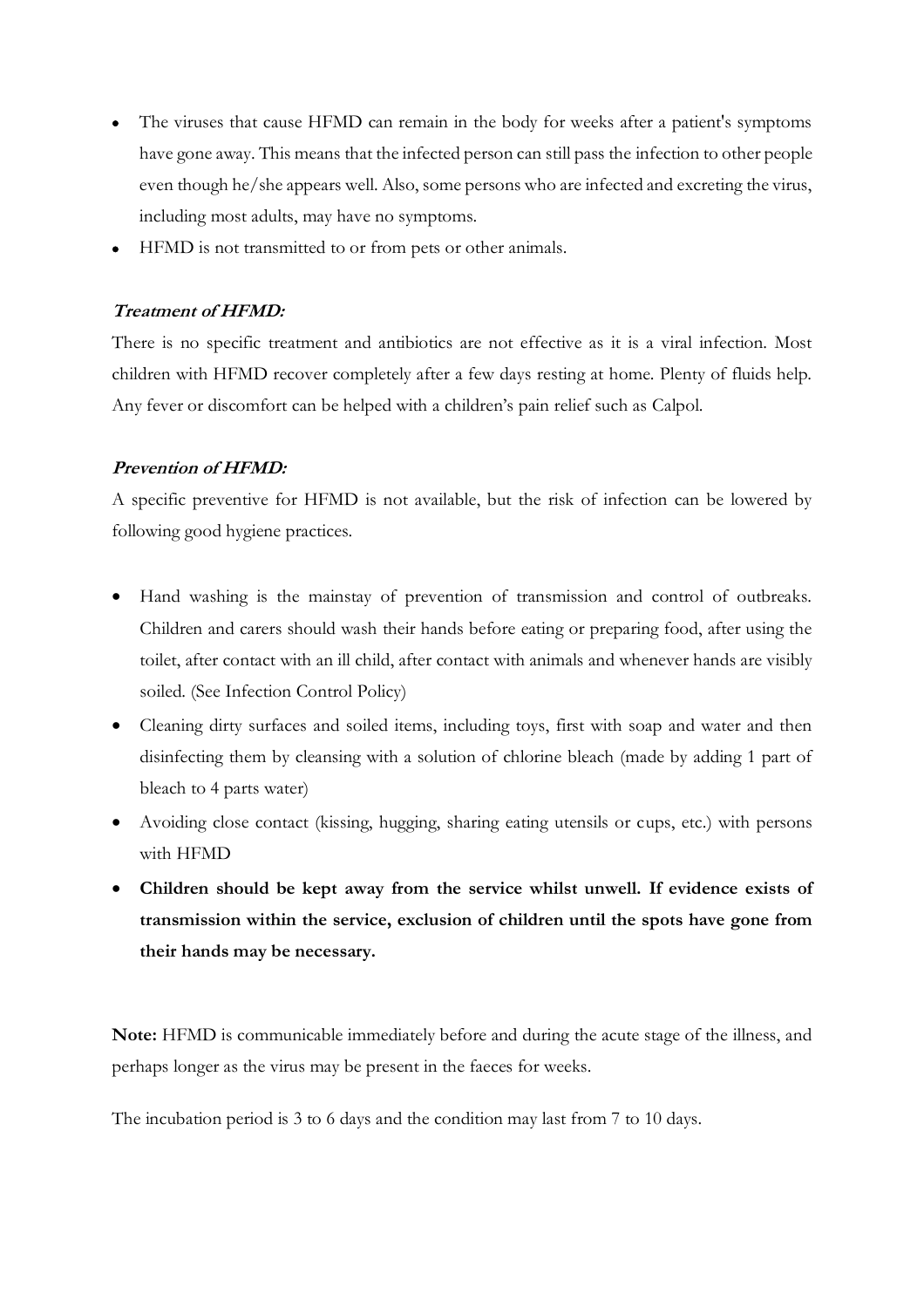#### **APPENDIX J: CLEANING ROUTINES**

#### **Cleaning Routines for Toys:**

Toys may be implicated in the transmission of potentially harmful germs and the development of infection in young children. Steps must be taken to ensure toys are maintained in a safe and usable state by regular inspection, scheduled cleaning and appropriate storage.

**Soft Toys:** should be kept to a minimum because they are porous, support microbial growth and can be difficult to clean. Soft toys must be subject to machine washing (Monthly or more often as necessary) and thorough air drying/tumble drying (according to manufacturer's instructions). Repeated decontamination of soft toys can compromise the integrity of the fabric and create a choking hazard, therefore ensure thorough checking takes place before and after use.

**Hard Surface Toys:** should be washed at least monthly or sooner if visibly soiled. Toys with moving parts or openings can harbour dirt and germs in the crevices and must be washed and scrubbed using soap and warm water/detergent wipes, before thorough rinsing and drying.

**Mechanical/Electrical Toys:** should be surface wiped monthly or more often as necessary, using a damp cloth that has been rinsed in hot, soapy water or detergent wipes followed by thorough drying.

**Dressing up Clothes:** All clothes must be washable and washed at a temperature of 60 degrees for 10 minutes. Clothes must be laundered weekly or more often as necessary. The storage box or rail must also be cleaned regularly.

#### **Toilets:**

Toilets are checked regularly and cleaned appropriately as necessary.

#### **Bins and Recycling:**

The room should have two bins; one for green bin recycling and one for everything else. Children will be encouraged to use the appropriate bins. Staff should ensure that bins are never allowed to overflow. If it is full empty it. The bins should be emptied and rinsed out at the end of every day. If a bin has a lid, the lid must be closed at all times.

#### **Staff Hygiene:**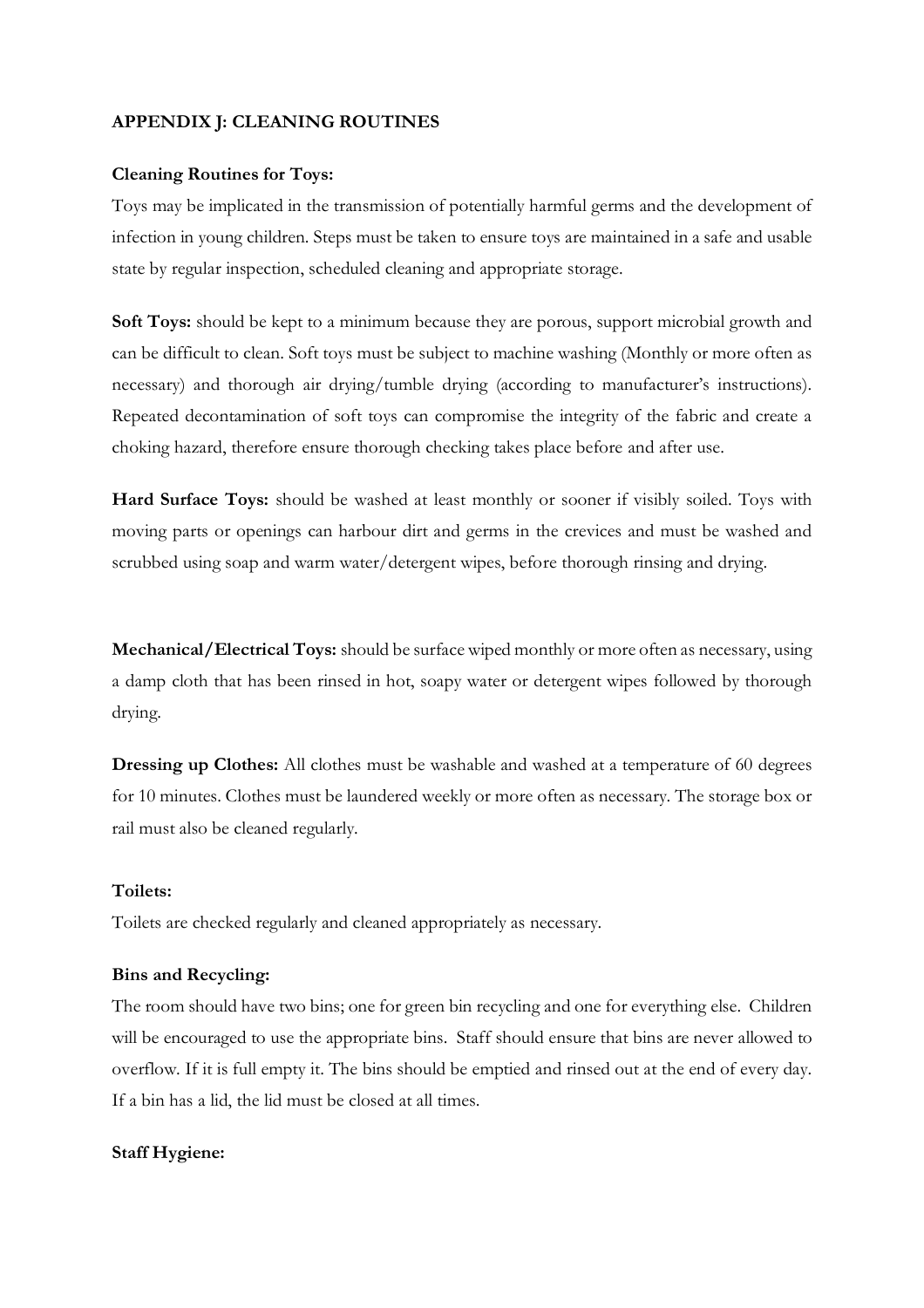It is imperative to wash hands after handling bins, cleaning up vomit or urine, cleaning children's noses, before handling food, after handling food etc. This will help in the battle against infections.

## **Hand Sanitizers:**

As most common germs are transmitted through hand contact, we have placed hand sanitizers inside the front door for all visitors to use to help reduce the risk of spreading infection.

**Spillages and Hazards:** The Safety, Health and Welfare at Work Act, 2005 applies.

## **Spillages:**

In the interests of health and safety the following procedures must be used when cleaning up spillages:

- Disposable gloves are provided by the service and must be used by staff to clean up any body spillages or faeces.
- Warning notices should be displayed where appropriate.
- Any vomit or blood should be dealt with immediately by wearing disposable gloves and applying Milton directly on to the spillage, before cleaning up.

## **Hazards:**

If you discover anything, which may be a potential hazard to you, the children, other staff or members of the public who may be using the service you must take immediate remedial action. Report the hazard to the Manager who will record the hazard and take the appropriate action to rectify the hazard

# **SAMPLE DAILY CLEANING ROUTINE:**

- Wipe down all shelves in warm soapy water.
- Wash all table tops and wipe down table legs with a mild disinfectant.
- Wash down sink and surrounding counter area.
- Wipe down windowsills in warm soapy water. Clean windows with warm soapy water if necessary.
- Wipe all exposed woodwork with a mild disinfectant.
- Wash all skirting boards with warm soapy water.
- Empty bin and replace bag.